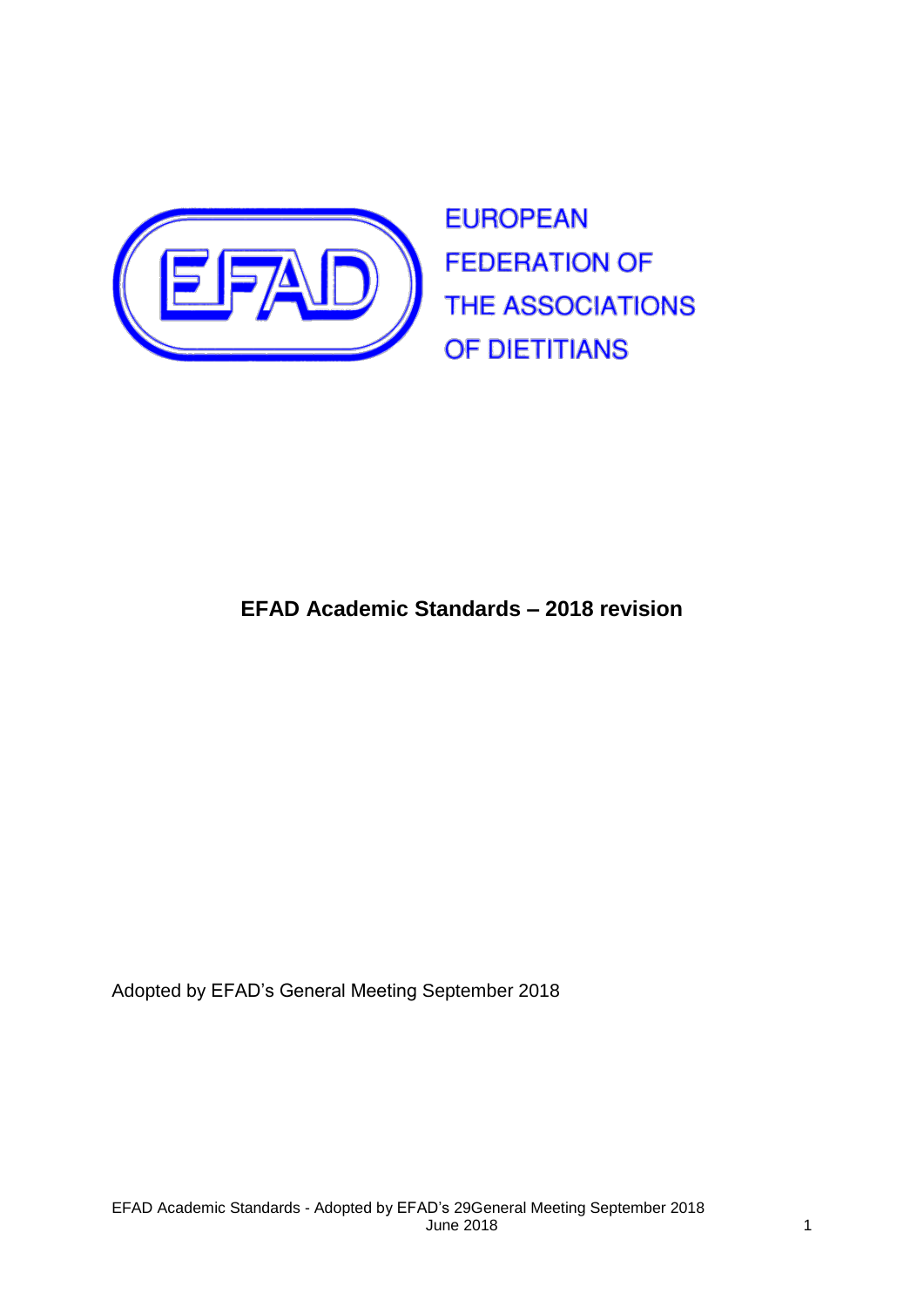|       | <b>Contents</b>                                            | Page |
|-------|------------------------------------------------------------|------|
|       | Introduction                                               | 3    |
|       |                                                            |      |
|       |                                                            |      |
|       | <b>Academic Curriculum</b>                                 | 3    |
| 3.1   | Overview                                                   |      |
| 3.2   | Domains                                                    | 4    |
| 3.2.1 | Domain 1: Healthcare professionalism                       |      |
|       | 1.1 Professionalism in Dietetics<br>$\circ$                |      |
| 3.2.2 | Knowledge base of dietetics<br>Domain 2:                   | 4    |
|       | o 2.1 Nutrition                                            |      |
|       | 2.2 Food Science and Food Management<br>$\circ$            |      |
|       | 2.3 Biomedical science<br>$\circ$                          |      |
|       | 2.4 Social Science<br>$\Omega$                             |      |
| 3.2.3 | Domain 3: Dietetic process and reasoning skills            | 8    |
|       | 3.1 Dietetic Therapy<br>$\circ$                            |      |
|       | 3.2 Public Health Nutrition<br>$\circ$                     |      |
| 3.2.4 | Evidence base in dietetics<br>Domain 4:                    | 10   |
|       | 4.1 Epidemiology<br>$\circ$                                |      |
|       | 4.2 Evidence Based Practice<br>$\circ$                     |      |
|       | 4.3 Research<br>$\Omega$                                   |      |
| 3.2.5 | Domain 5: Autonomy, accountability and quality of dietetic | 10   |
|       | practice                                                   |      |
|       | 5.1 Self-management<br>$\circ$                             |      |
|       | 5.2 Management skills<br>$\circ$                           |      |
|       | 5.3 Leadership<br>$\circ$                                  |      |
| 3.2.6 | Domain 6: Communication, relationships and partnership     | 11   |
|       | skills in dietetics                                        |      |
|       | 6.1 Communication skills<br>$\circ$                        |      |
|       | 6.2 Relationships & partnership working<br>$\circ$         |      |
| 3.3   | Programme management                                       | 12   |
| 3.3.1 | <b>Policies and Procedures</b><br>$\circ$                  |      |
| 3.3.2 | <b>Curriculum Delivery</b><br>$\circ$                      | 13   |
| 3.3.3 | Assessment<br>$\Omega$                                     | 13   |
|       |                                                            |      |
|       | Appendix 1                                                 | 14   |
|       | References and glossary                                    | 19   |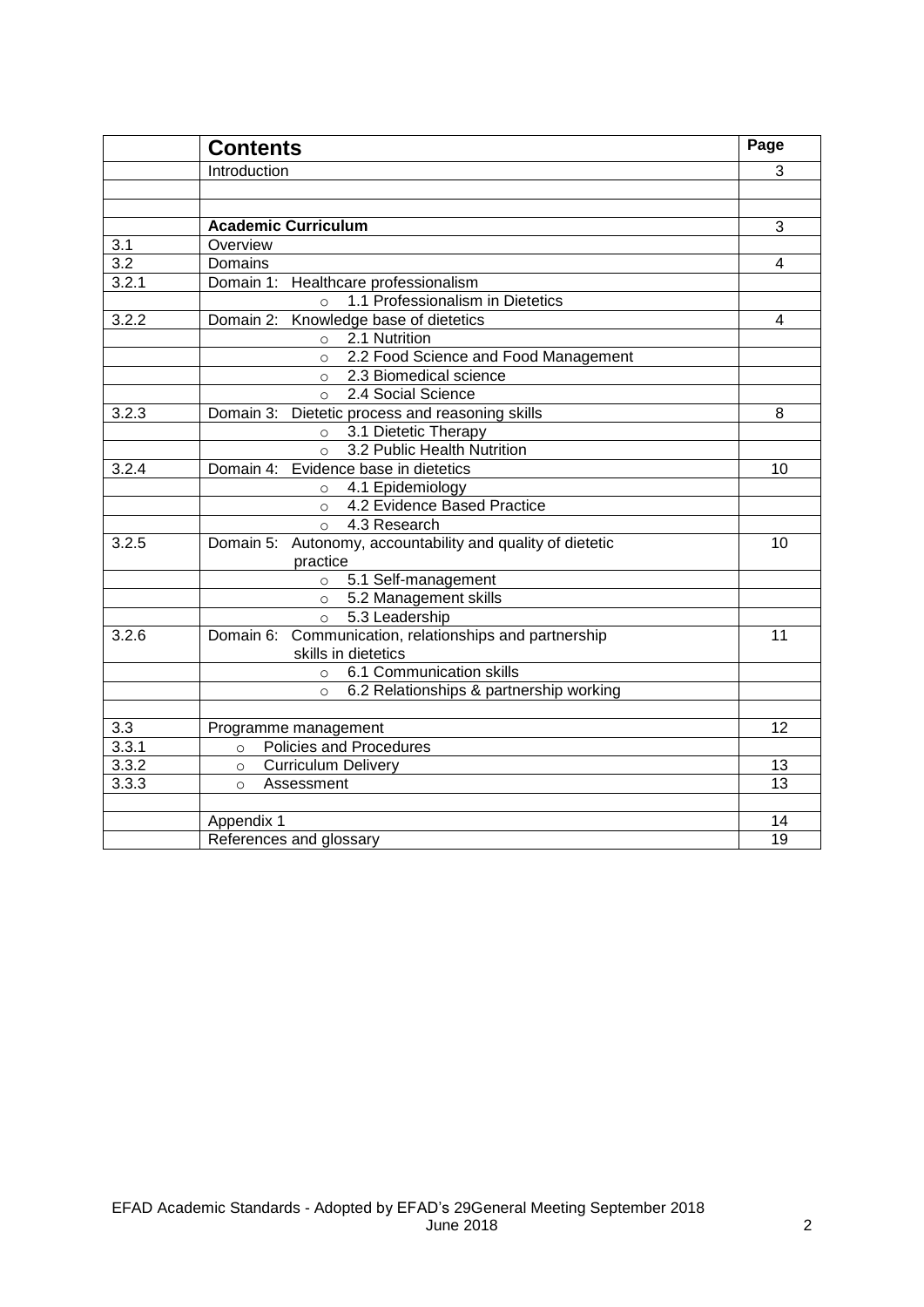# **Introduction**

Over the past 12 years EFAD and the Education and Lifelong Learning Committee (ELLLC) has worked with colleagues from Higher Education to develop a series of policy documents to support the education of dietitians across Europe. In 2016 ELLLC published the Revised Dietetic Competences and the six domains of dietetic competency in Europe. ELLLC will update the European Practice Placement Standards for Dietetics and the European Pedagogic Standards for Practice Placement documents in 2018 and 2019, as part of their workplan.

The European Academic and Practitioner Standards for Dietetics were first adopted by EFAD in 2005 and first reviewed in 2009. In 2016 EFAD created a new European Specialist Dietetic Network (ESDN) for Higher Education, comprising representatives of Higher Education Institutes (HEI's), whose mission is to enhance and harmonise the quality of education across Europe. The first task undertaken by the ESDN Education was to revise the Academic Standards for the education and training of dietitians across Europe. A consultation of EFAD members and Higher Education specialists, including feedback from workshops at the 2017 EFAD conference, has resulted in the 2018 version. EFAD and the ELLLC are very grateful for the support and partnership offered by the ESDN Education in undertaking this revision.

The major changes to the Academic Standards are

- The key areas of taught curriculum have been presented as Learning Outcomes, which are readily transferrable modules and course documentation.
- Appendix 1 has been added to help focus the standards for specialist areas (e.g. food service).

# **Academic Curriculum**

**This document outlines minimum criteria for the effective delivery of a training programme for dietitians in Europe.** 

### **3.1 Overview**

The structure of the curriculum guidance is structured to reflect the six domains of competency that make up a European Dietitian.

Healthcare professionalism Knowledge base of dietetics Dietetic process and reasoning skills Evidence base in dietetics Autonomy, accountability and quality in dietetic practice Communication, relationships and partnerships skills in dietetics

#### **Please note:**

- $\checkmark$  the cited learning outcomes are indicative of areas considered necessary for the education of an undergraduate European dietitian
- $\checkmark$  Educators may choose to include additional learning outcomes
- $\checkmark$  A 'learning outcome' may be cited more than once, if it falls within the scope of different domains, e.g. behaviour modification, record keeping and maintaining client confidentiality.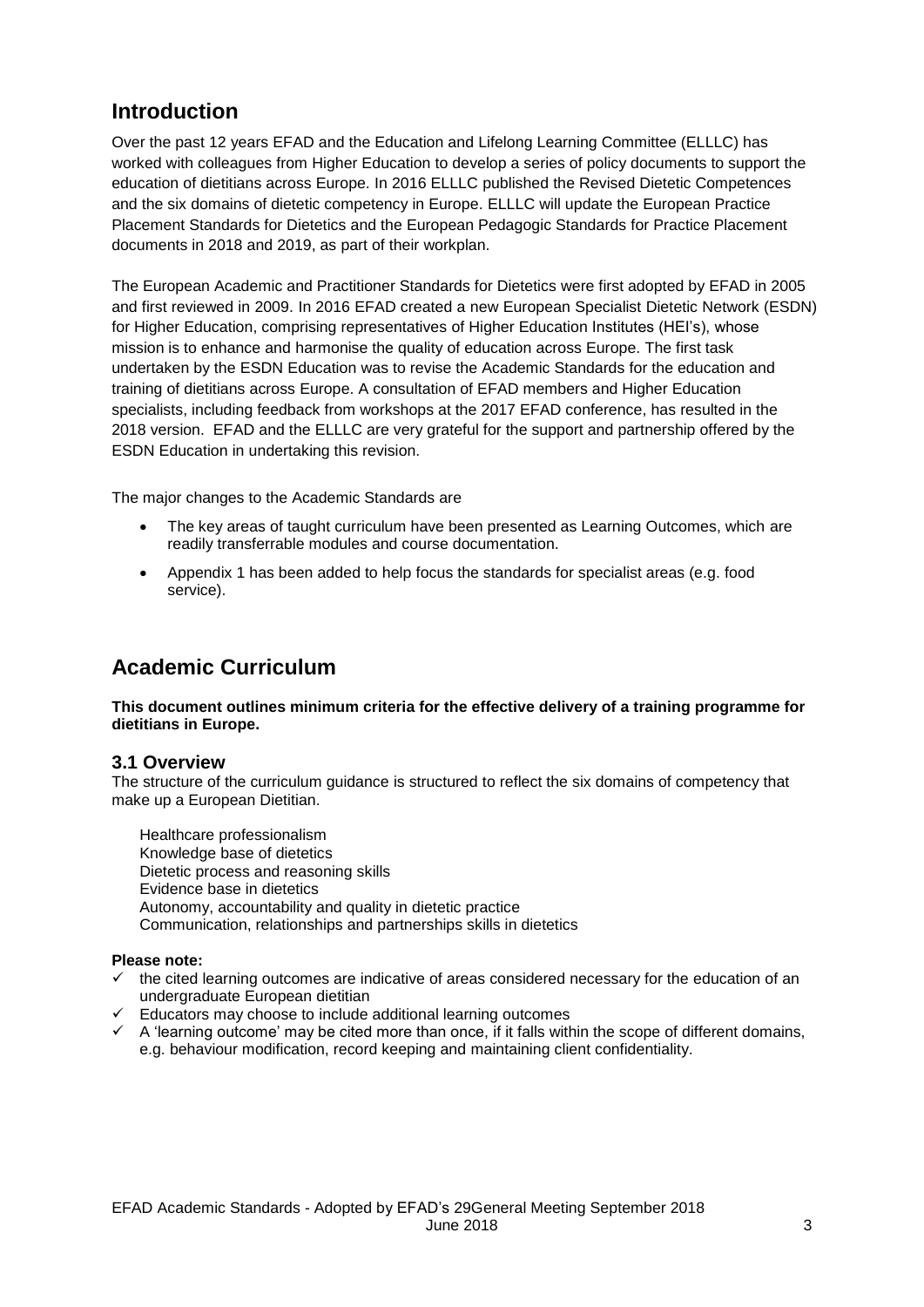|      | <b>Topic</b>                 | <b>Learning outcome</b>                                                                                                                                                                                                                                                                                                                                                                                                                                                                                                                                                                                                                                                                                                                                                                                                                                                                                                                                                                                                                                                                                                                                                                                                                                                                                                                                                                                                                                                                                                                            |
|------|------------------------------|----------------------------------------------------------------------------------------------------------------------------------------------------------------------------------------------------------------------------------------------------------------------------------------------------------------------------------------------------------------------------------------------------------------------------------------------------------------------------------------------------------------------------------------------------------------------------------------------------------------------------------------------------------------------------------------------------------------------------------------------------------------------------------------------------------------------------------------------------------------------------------------------------------------------------------------------------------------------------------------------------------------------------------------------------------------------------------------------------------------------------------------------------------------------------------------------------------------------------------------------------------------------------------------------------------------------------------------------------------------------------------------------------------------------------------------------------------------------------------------------------------------------------------------------------|
| 1.1  | Professionalism              | Is able to                                                                                                                                                                                                                                                                                                                                                                                                                                                                                                                                                                                                                                                                                                                                                                                                                                                                                                                                                                                                                                                                                                                                                                                                                                                                                                                                                                                                                                                                                                                                         |
| 1.11 | Professionalism in Dietetics | Identify the complexity of the profession of dietetics and<br>$\circ$<br>can explain the limitations of our own personal practice<br>as a dietitian<br>build positive relationships with colleagues in the multi-<br>$\Omega$<br>disciplinary team and to be an integral part of this team<br>Identify the legal and ethical boundaries of practice<br>$\circ$<br>Act with integrity and honesty in all aspects of behaviour<br>$\Omega$<br>and professional practice<br>Practice in accordance with professional regulations,<br>$\circ$<br>standards and statements. For example relating to<br>Proficiency/Competence, Conduct, Ethics and Record<br>Keeping, Safety<br>Keep exemplary records which meet the standards<br>$\circ$<br>required and comply with information governance<br>Describe the importance of maintaining confidentiality<br>$\circ$<br>and demonstrate adherence to the principle of client<br>confidentiality<br>Describe and maintain fitness to practice<br>$\circ$<br>Practice Life-Long Learning (LLL)/ Continuous<br>$\circ$<br>Professional Development (CPD)<br>Reflect on practice and demonstrate change to own<br>$\Omega$<br>professional practice to improve service delivery<br>Reflect on the profession's use of information and<br>$\circ$<br>communication technology, as well as the impact of<br>technology on nutrition and health<br>Work with creativity and innovation to improve<br>$\circ$<br>practices within the organisation and build on new<br>opportunities within the work environment. |
|      |                              | Leadership (both self and others)<br>$\circ$                                                                                                                                                                                                                                                                                                                                                                                                                                                                                                                                                                                                                                                                                                                                                                                                                                                                                                                                                                                                                                                                                                                                                                                                                                                                                                                                                                                                                                                                                                       |

## **3.2.1 Domain 1 Healthcare professionalism**

# **3.2.2 Domain 2 Knowledge base of dietetics**

|      | <b>Topic</b>                                                               | <b>Learning outcomes</b>                                                                                                                                                                                                                                                                                                                                                                                                                                                                                                                                                                                                                                            |
|------|----------------------------------------------------------------------------|---------------------------------------------------------------------------------------------------------------------------------------------------------------------------------------------------------------------------------------------------------------------------------------------------------------------------------------------------------------------------------------------------------------------------------------------------------------------------------------------------------------------------------------------------------------------------------------------------------------------------------------------------------------------|
| 2.1  | <b>Nutritional knowledge</b>                                               | Is able to                                                                                                                                                                                                                                                                                                                                                                                                                                                                                                                                                                                                                                                          |
| 2.11 | <b>Nutritional Science</b><br>(integrated with<br>biomedical science: 2.2) | Discuss key sources of macronutrients, micronutrients, and<br>$\circ$<br>bioactive substances such as flavonoids; their chemical<br>structure and bio-physiological role in the body;<br>consequences of excess and deficiency<br>Estimate the energy and nutrient requirements of individuals<br>$\circ$<br>and populations using different methods: account for their<br>strengths and limitations<br>Determine the energy and nutrient intake of individuals and<br>$\circ$<br>populations; discuss strengths and limitations of methods<br>Assess body composition and show how common<br>$\circ$<br>anthropometrical techniques can be used to inform practice |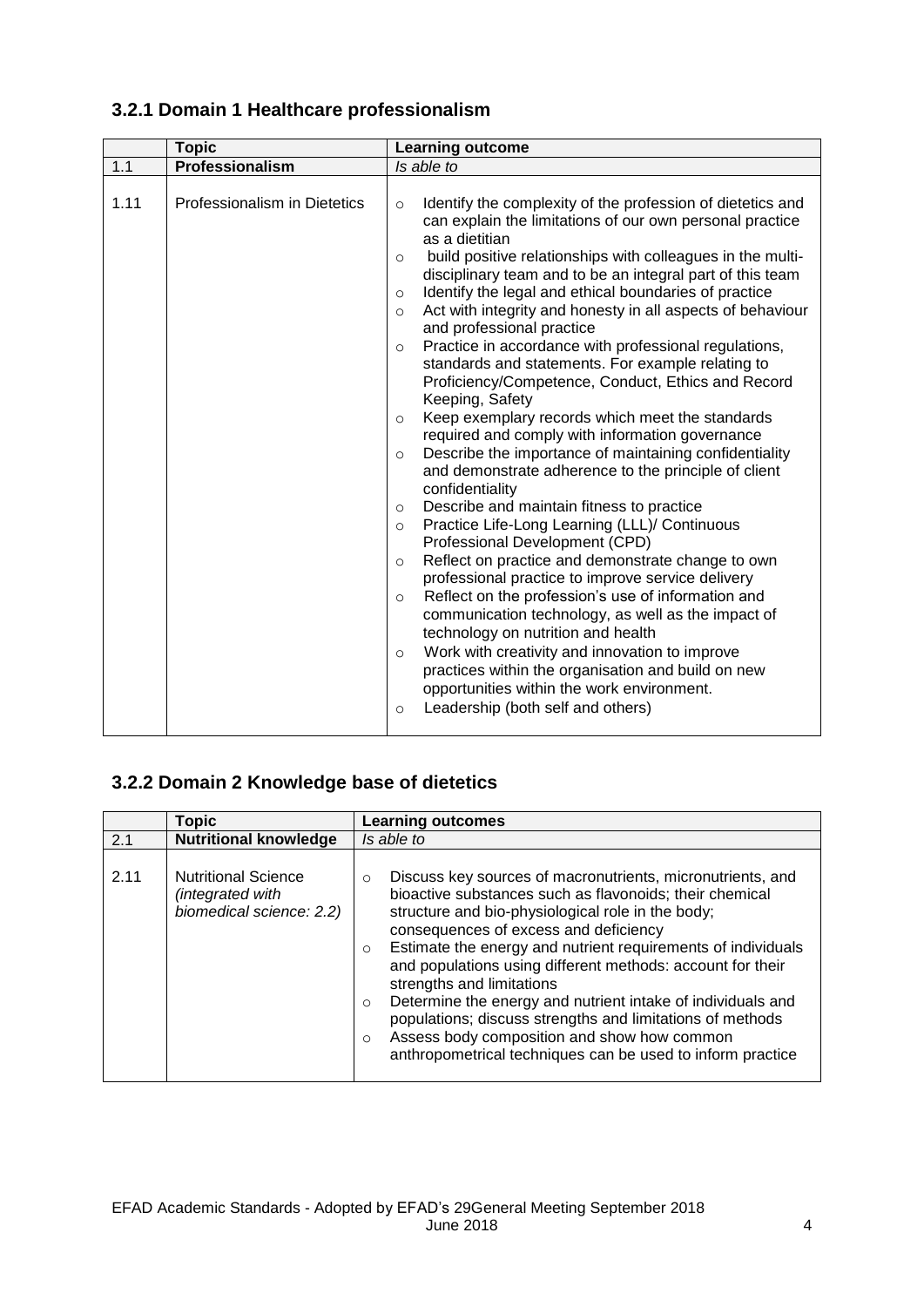| 2.12 | <b>Applied Nutrition</b>                            | Understand and use published national and international<br>$\circ$<br>tables for the energy and nutrient requirements of individuals<br>and populations<br>Identify nutritional needs across the life span, from birth to<br>$\circ$<br>older adults<br>Understand the link between diet and physiological changes<br>$\circ$<br>throughout life and implications in a social and cultural<br>context                                                                                                                                                                                                                                                                                                                                                                                                                                                                                                                                                                                                                                                                                                                                                                                                             |
|------|-----------------------------------------------------|-------------------------------------------------------------------------------------------------------------------------------------------------------------------------------------------------------------------------------------------------------------------------------------------------------------------------------------------------------------------------------------------------------------------------------------------------------------------------------------------------------------------------------------------------------------------------------------------------------------------------------------------------------------------------------------------------------------------------------------------------------------------------------------------------------------------------------------------------------------------------------------------------------------------------------------------------------------------------------------------------------------------------------------------------------------------------------------------------------------------------------------------------------------------------------------------------------------------|
| 2.2  | <b>Food Science &amp; Food</b><br><b>Management</b> | Is able to:                                                                                                                                                                                                                                                                                                                                                                                                                                                                                                                                                                                                                                                                                                                                                                                                                                                                                                                                                                                                                                                                                                                                                                                                       |
| 2.21 | Food Science                                        | Understand why the chemical composition of food affects the<br>$\circ$<br>structure of a product: carbohydrate-sugars and starch; fat<br>and fatty acids; protein and amino acids; the fractions of<br>fibre; & alcohol.<br>Explain the composition and nutritional value of commonly<br>$\circ$<br>consumed foods: Milk & dairy products; Meat, Fish and Eggs;<br>Cereals; Fruit & Vegetables. Also, convenience foods;<br>functional foods; dietetic products<br>Predict the influence of food preparation, cooking,<br>$\circ$<br>refrigeration, freezing, distribution and food service on the<br>chemical structure and nutrient content of food and meals<br>Explain methods for the nutritional analysis of food samples -<br>$\circ$<br>source of food composition data<br>Give advice about food preservation: methods and their use;<br>$\circ$<br>types and uses of food preservatives and food additives;<br>legislation and regulation.<br>Apply and give advice about food hygiene, food technology<br>$\circ$<br>and sensory aspects of food quality<br>Discuss how economics of food supply, production,<br>$\circ$<br>distribution and marketing affects sustainability of food and<br>nutrition |
| 2.22 | Food Skills & Catering                              | Recognise allergens in food and can work with relevant EU,<br>$\circ$<br>National and International legislation for food production and<br>labelling<br>Apply techniques for the adaptation of recipes and menus for<br>dietetic requirements<br>Recognise methods for the fortification of food and fluids<br>$\circ$<br>Estimate and know appropriate food portions and serving<br>$\circ$<br>sizes<br>Calculate the nutritional value of food portions<br>$\circ$<br>Evaluate the sensory qualities of food<br>$\circ$<br>Give advice about the art and influence of food presentation<br>$\circ$<br>on perception of food appeal, taste and intake                                                                                                                                                                                                                                                                                                                                                                                                                                                                                                                                                            |
| 2.23 | Food Management                                     | Discuss influences on management resources and financial<br>$\circ$<br>control: purchasing, budgeting, legal requirements, quality<br>standards and local agreements<br>Describe food provision in healthcare settings<br>$\circ$<br>Apply principles of menu planning: for different age groups,<br>$\circ$<br>special needs, small scale, large scale, financial aspects, use<br>of sustainable food sources<br>Explain industrial food production: e.g. cook chill, cook freeze<br>$\circ$<br>Apply and implement quality control systems for food safety<br>$\circ$<br>Discuss principles of risk assessment in the food<br>$\circ$<br>environment                                                                                                                                                                                                                                                                                                                                                                                                                                                                                                                                                            |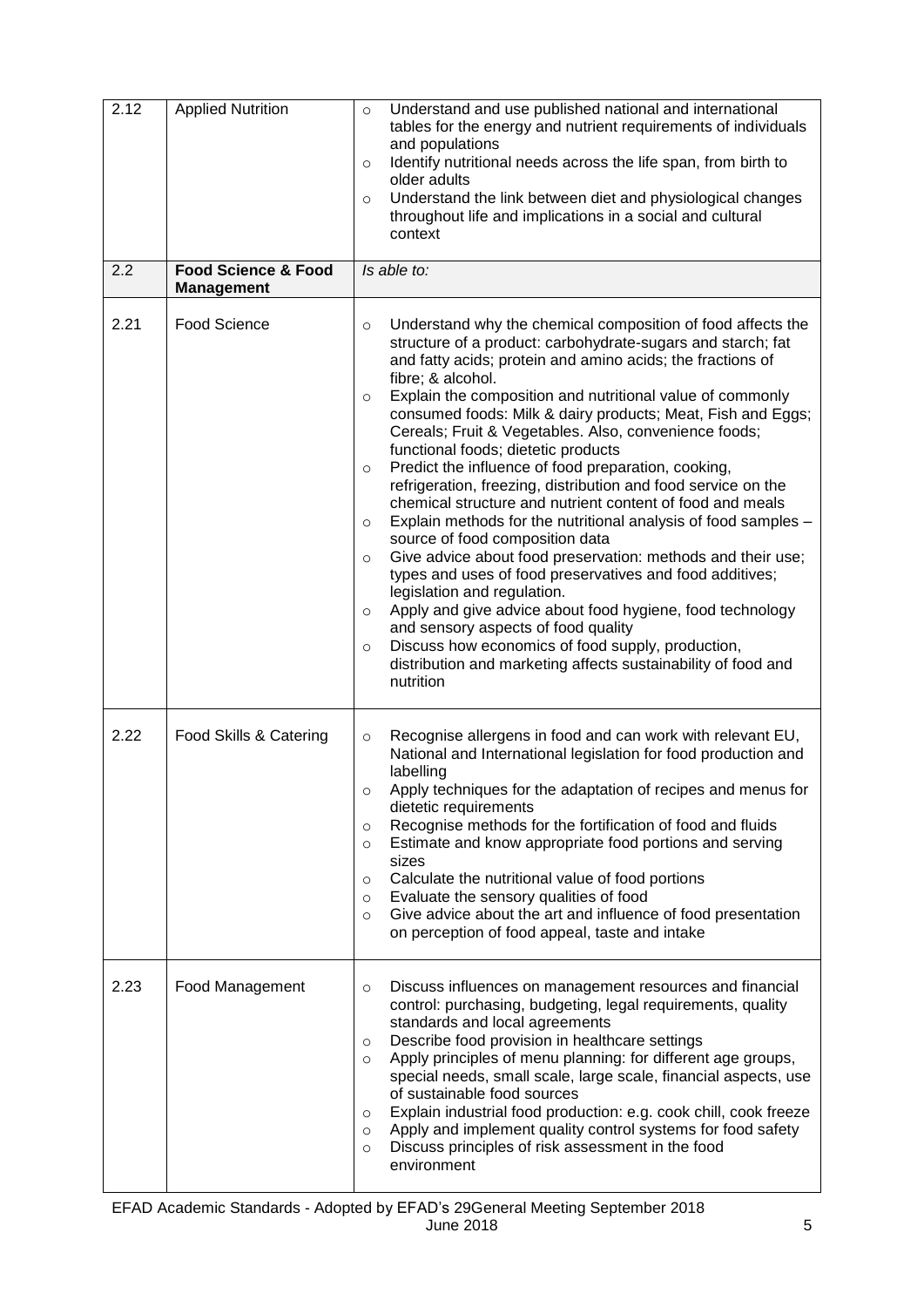| 2.24 | Food Hygiene              | Apply procedures for prevention of food poisoning & food<br>$\circ$<br>toxins – for the safe handling and preparation of food<br>Apply legislation in relation to food hygiene and handling e.g.<br>$\circ$<br><b>HACCP</b><br>Apply risk assessment procedures to assure personnel, food<br>$\circ$<br>and the food environment to meet hygiene standards.                                                                                                                                                                                                                                                                                                                                               |
|------|---------------------------|-----------------------------------------------------------------------------------------------------------------------------------------------------------------------------------------------------------------------------------------------------------------------------------------------------------------------------------------------------------------------------------------------------------------------------------------------------------------------------------------------------------------------------------------------------------------------------------------------------------------------------------------------------------------------------------------------------------|
| 2.3  | <b>Biomedical science</b> | Is able to:                                                                                                                                                                                                                                                                                                                                                                                                                                                                                                                                                                                                                                                                                               |
| 2.31 | Physiology                | Explain the structure and function of the human body, from<br>$\circ$<br>cellular to organ level, with specific focus on the<br>gastrointestinal tract, cardiovascular system, neurological<br>systems, respiratory system, renal, reproduction, endocrine<br>system and the effect of the ageing process on these<br>systems<br>Explain energy use in physical activity and its role in energy<br>$\circ$<br>balance<br>Use different methods for the measurement of energy<br>$\circ$<br>expenditure<br>Explain the physiological control of hunger and satiety<br>$\circ$                                                                                                                              |
| 2.32 | Pathophysiology           | Understand the pathophysiology of chronic and complex<br>$\circ$<br>diseases including, for example, under-nutrition, over-<br>nutrition, metabolic disease, cancer and auto-immune<br>conditions                                                                                                                                                                                                                                                                                                                                                                                                                                                                                                         |
| 2.33 | Biochemistry              | Explain the chemistry of living processes<br>$\circ$<br>Explain metabolic pathways of energy regulation and cellular<br>$\circ$<br>metabolism in both the fasted and fed state<br>Explain the metabolism of nutrients and other food<br>$\circ$<br>constituents and the effect of deficient or excess intake<br>Explain the importance of hydration and water balance to all<br>$\circ$<br>biochemical processes<br>Use and interpret biochemical measurements for the<br>$\circ$<br>assessment of health<br>Explain the cellular and molecular basis of disease and<br>$\circ$<br>metabolic complications that occur in common clinical<br>conditions e.g. diabetes, hyperlipidaemia, cancer and obesity |
| 2.34 | Immunology                | Explain the underlying principles of both innate and adaptive<br>$\circ$<br>immunity<br>Explain the role of immunity in health and in the aetiology of<br>$\circ$<br>ill-health, with a focus on infection, autoimmune conditions<br>and allergy<br>Discuss the effect of food and nutrients on the immunological<br>$\circ$<br>response<br>Explain the role of the dietitian in identifying and advising<br>$\circ$<br>clients on dietary modification for food allergy and<br>hypersensitivity                                                                                                                                                                                                          |
| 2.35 | Genetics                  | Explain the principles of genetics and its role in the aetiology<br>$\circ$<br>of ill-health<br>Discuss the impact of nutrients on gene<br>$\circ$<br>expression/nutrigenomics<br>Discuss the principles of personalised nutrition<br>$\circ$<br>Give insight in the use of the genetic profile of an individual,<br>$\circ$<br>along with traditional assessment, to target dietary advice<br>more effectively                                                                                                                                                                                                                                                                                           |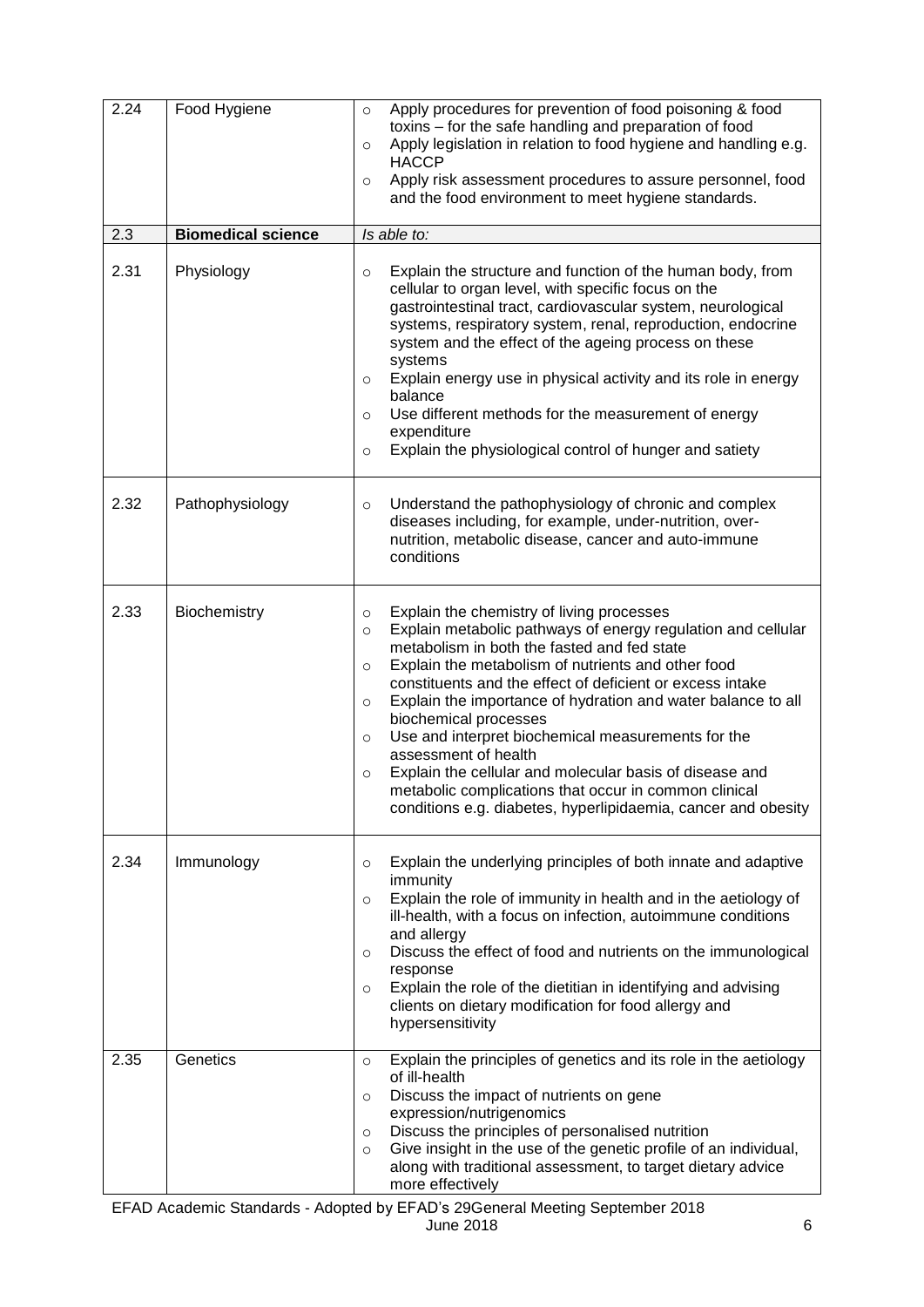| 2.36 | Clinical medicine            | Use medical terminology and disease classification of<br>$\circ$<br>conditions relevant to dietetic practice<br>Give a clinical presentation about symptoms of common<br>$\circ$<br>conditions managed with diet therapy support<br>Explain the difference between aetiology and risk factors for<br>$\circ$<br>disease<br>Use methods of investigation to achieve a diagnosis<br>O<br>Apply common pathways of treatment and management<br>O                                                                                                                                                                                                                                                                                                                                                                                                                                                                                                                                                                                    |
|------|------------------------------|----------------------------------------------------------------------------------------------------------------------------------------------------------------------------------------------------------------------------------------------------------------------------------------------------------------------------------------------------------------------------------------------------------------------------------------------------------------------------------------------------------------------------------------------------------------------------------------------------------------------------------------------------------------------------------------------------------------------------------------------------------------------------------------------------------------------------------------------------------------------------------------------------------------------------------------------------------------------------------------------------------------------------------|
| 2.37 | <b>Clinical Pharmacology</b> | Explain functions, side effects and contraindication of drugs<br>$\circ$<br>used in the treatment of conditions, where the dietitian is a<br>key member of the professional team<br>Use the classification of drugs<br>$\circ$<br>Explain the mode of action of drug-nutrient interactions and<br>$\circ$<br>drug-food related interactions in conditions where dietary<br>advice can modify the pharmacological outcome.<br>Explain the use of nutrients as pharmacological agents<br>$\circ$                                                                                                                                                                                                                                                                                                                                                                                                                                                                                                                                   |
| 2.38 | Microbiology                 | Discuss the main classes of microorganisms and their<br>$\circ$<br>influence on health and disease<br>Identify environmental vectors that influence spread of<br>$\circ$<br>infection<br>Apply principles of infection control<br>$\circ$<br>Minimise the risk and spread of infection in dietetic practice<br>$\circ$<br>Identify microorganisms causing food poisoning<br>$\circ$                                                                                                                                                                                                                                                                                                                                                                                                                                                                                                                                                                                                                                              |
| 2.4  | <b>Social Science</b>        | Is able to:                                                                                                                                                                                                                                                                                                                                                                                                                                                                                                                                                                                                                                                                                                                                                                                                                                                                                                                                                                                                                      |
| 2.41 | Sociology and social         | Explain the relationship between social classification, social<br>$\circ$                                                                                                                                                                                                                                                                                                                                                                                                                                                                                                                                                                                                                                                                                                                                                                                                                                                                                                                                                        |
|      | policy                       | policy and social problems on health, health inequalities and<br>health behaviour<br>Predict the influence of local and regional government<br>$\circ$<br>policies on health and social care.<br>Explain the influence of religion, ethnicity, ethics,<br>$\circ$<br>socioeconomic status, employment roles, social networks,<br>inclusion, exclusion and social mobility on health and<br>healthcare.<br>Demonstrate the use of sociology of health and illness during<br>$\circ$<br>decision making of dietetic approach<br>Discuss the concept of socialisation and its application to the<br>O<br>stages of the life-cycle.<br>Determine factors of food choice, from infancy to old age and<br>O<br>their effect on health.<br>Explain the role of food and eating in a social context<br>O<br>Reflect on, their own practice, as well as their professional<br>$\circ$<br>duties and responsibilities, in an organisational,<br>administrative and social perspective and as part of the wider<br>provision of health care |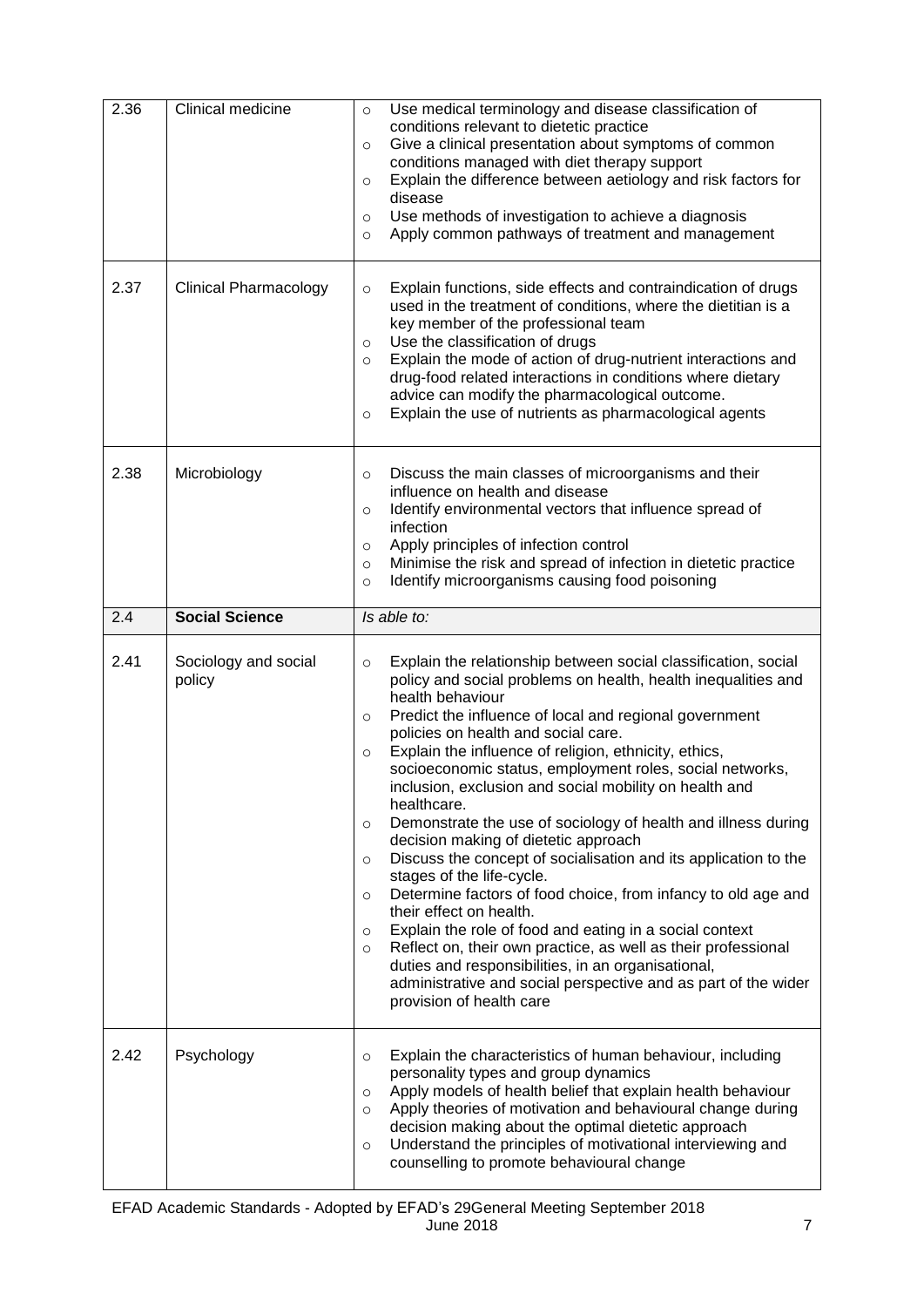| Explain the principle of intrinsic and extrinsic motivation and<br>the relationship between motivation and behavioural change<br>Explain the psychology of normal and abnormal eating<br>behaviour; hunger, satiety and food choice; in the context of<br>clinically defined conditions. |
|------------------------------------------------------------------------------------------------------------------------------------------------------------------------------------------------------------------------------------------------------------------------------------------|
| Explain the theory of empowerment and the importance of<br>the role of empowerment in behavioural change programs                                                                                                                                                                        |

# **3.2.3 Domain 3 Dietetic process and reasoning skills**

|      | <b>Topic</b>                                   | <b>Learning outcome</b>                                                                                                                                                                                                                                                                                                                                                                                                                                                                                                                                                                                                                                                                                                                                                                                                                                                                                                                                                                                                                                                                                                                                                                                                                                                                                                                                                                                                                                                                                                                                                                                                                                                                                                                                                       |
|------|------------------------------------------------|-------------------------------------------------------------------------------------------------------------------------------------------------------------------------------------------------------------------------------------------------------------------------------------------------------------------------------------------------------------------------------------------------------------------------------------------------------------------------------------------------------------------------------------------------------------------------------------------------------------------------------------------------------------------------------------------------------------------------------------------------------------------------------------------------------------------------------------------------------------------------------------------------------------------------------------------------------------------------------------------------------------------------------------------------------------------------------------------------------------------------------------------------------------------------------------------------------------------------------------------------------------------------------------------------------------------------------------------------------------------------------------------------------------------------------------------------------------------------------------------------------------------------------------------------------------------------------------------------------------------------------------------------------------------------------------------------------------------------------------------------------------------------------|
| 3.1  | <b>Dietetic Therapy</b>                        | Is able to                                                                                                                                                                                                                                                                                                                                                                                                                                                                                                                                                                                                                                                                                                                                                                                                                                                                                                                                                                                                                                                                                                                                                                                                                                                                                                                                                                                                                                                                                                                                                                                                                                                                                                                                                                    |
| 3.11 | Dietary assessment<br>methodology & monitoring | Apply methods for the clinical assessment of individuals<br>$\circ$<br>e.g. diet history, 24-hour recall, food & fluid charts, their<br>interpretation and limitations<br>Perform anthropometric assessment in the clinical<br>$\circ$<br>setting: e.g. height, weight, skinfolds, mid-arm<br>circumference, waist measurement; hand-grip strength<br>Monitor biochemical changes in common conditions<br>$\circ$<br>requiring dietetic therapy and explain their relevance to<br>the dietetic process<br>Apply methods to monitor, record and evaluate client<br>$\circ$<br>outcomes                                                                                                                                                                                                                                                                                                                                                                                                                                                                                                                                                                                                                                                                                                                                                                                                                                                                                                                                                                                                                                                                                                                                                                                         |
| 3.12 | Dietary aims and intervention                  | Understand principles behind dietary and<br>$\circ$<br>pharmacological treatment of diseases, taking lifestyle<br>and living conditions into account<br>Work with evidence-based rationale for dietetic<br>$\circ$<br>intervention in the treatment or prevention of illness and<br>disease, including mental health conditions<br>Apply dietary modification for individuals or groups with<br>$\circ$<br>differing food habits, cultural backgrounds and<br>socioeconomic circumstances<br>Use the range of foods for special dietary purposes and<br>$\circ$<br>describe local arrangements for prescription of dietary<br>products; if any<br>Apply the principles of enteral and parenteral nutrition:<br>$\circ$<br>indication, risks & benefits; the type and use of different<br>products; prescription; monitoring; client support and<br>use in end of life<br>Manage complex cases: to prioritise intervention when<br>$\circ$<br>clients have multiple nutritional needs<br>Practise within the principles of ethical boundaries<br>$\circ$<br>Assess risks associated with dietary intervention e.g. the<br>$\circ$<br>potential impact of a milk-free diet on calcium intake<br>Use dietary modification for diagnostic purposes<br>$\circ$<br>Set goals for the dietetic intervention<br>$\circ$<br>Apply the theory of empowerment and the importance of<br>$\circ$<br>the role of empowerment, such as motivational<br>interviewing in behavioural change programs<br>Use innovation as a method to change practice<br>O<br>Value health promotion, preventive measures, treatment<br>$\circ$<br>and rehabilitative interventions to increase the ability of<br>clients (and their carers) with long-term conditions to<br>achieve a healthy day-to-day life |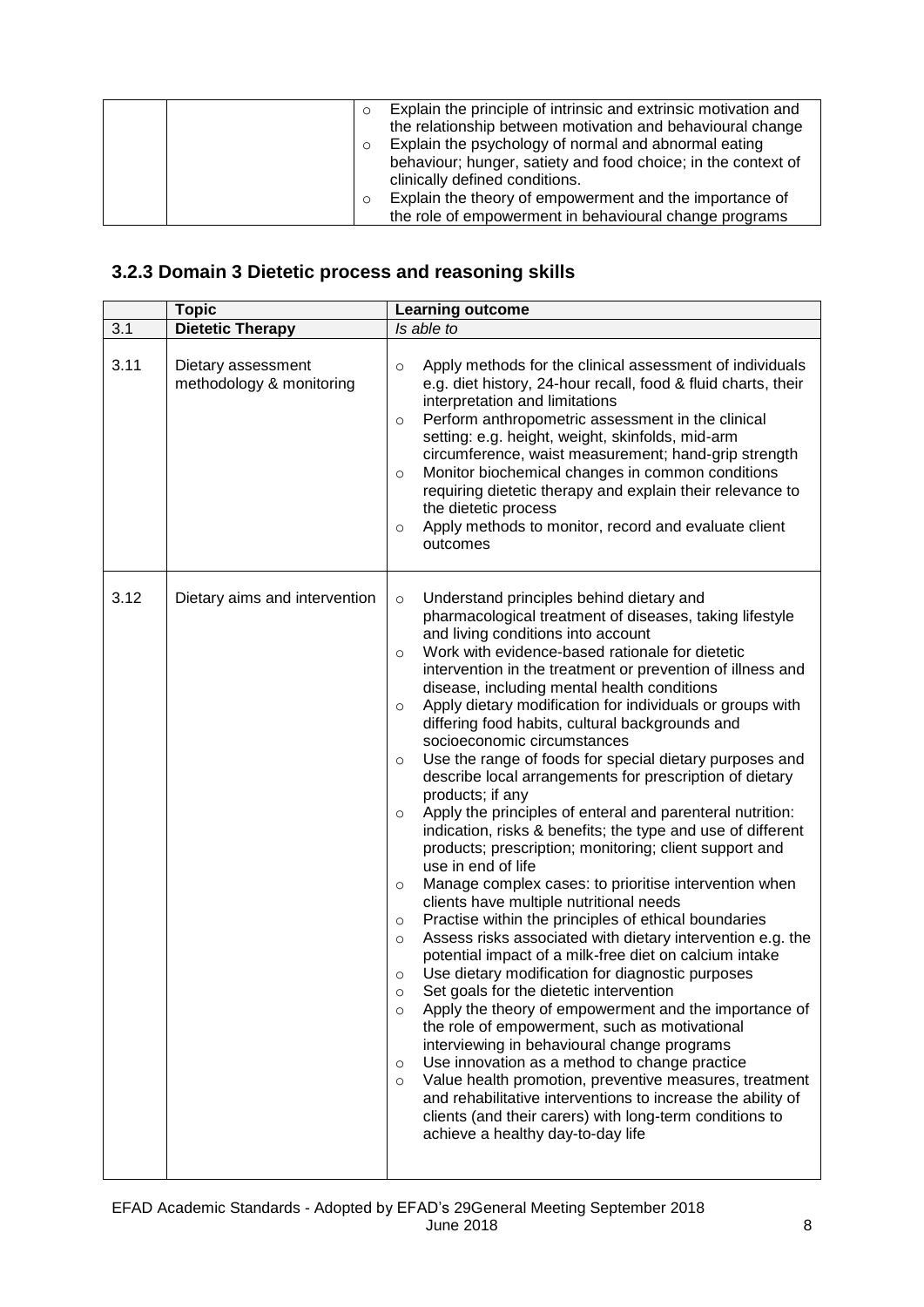| 3.13 | <b>Dietary Records</b>                     | Use and justify which methodology for the recording of<br>$\circ$<br>dietary records has been used<br>Work confidentially with client records in all practice<br>$\circ$<br>settings<br>Apply legal and ethical aspects of maintaining<br>$\circ$<br>appropriate dietary records                                                                                                                                                                                                                                                                                                                      |
|------|--------------------------------------------|-------------------------------------------------------------------------------------------------------------------------------------------------------------------------------------------------------------------------------------------------------------------------------------------------------------------------------------------------------------------------------------------------------------------------------------------------------------------------------------------------------------------------------------------------------------------------------------------------------|
| 3.14 | <b>The Nutrition Care Process</b><br>(NCP) | Apply the steps of the Nutrition Care Process (NCP)<br>$\circ$<br>For example:<br>1. Nutrition Assessment<br>2. Nutrition Diagnosis<br>3. Nutrition Intervention<br>4. Nutrition Monitoring and Evaluation<br>Explain how the use of the NCP informs dietetic practice<br>$\circ$<br>Show how the NCP can improve multi-professional<br>$\circ$<br>working and client care<br>Apply the NCP to improve the quality of care<br>$\circ$<br>Explain how the use of a standardised language can be<br>$\circ$<br>used for evidence-based practice                                                         |
| 3.2  | <b>Public Health Nutrition</b>             | Is able to:                                                                                                                                                                                                                                                                                                                                                                                                                                                                                                                                                                                           |
| 3.21 | <b>Public Health Nutrition Policy</b>      | Discuss the strategic role of public health nutrition policy<br>$\circ$<br>in setting targets at a local, national and European level<br>for measuring nutrition and health in groups,<br>communities and populations<br>Value the role of the dietitian in the design and<br>$\circ$<br>evaluation of public health policies<br>include food security and food sustainability in public<br>$\circ$<br>health nutrition policy at a local, national and European<br>level<br>O                                                                                                                        |
| 3.22 | <b>Nutritional Assessment</b>              | Understand a range of methods to assess the nutritional<br>$\circ$<br>health of groups, communities and populations                                                                                                                                                                                                                                                                                                                                                                                                                                                                                   |
| 3.23 | Health Improvement                         | Apply theories of health improvement and health<br>$\circ$<br>promotion in a nutritional context for the primary<br>prevention of illness and disease<br>Apply methods to promote healthy food choices<br>$\circ$<br>amongst individuals, groups and communities e.g.<br>schools, youth services, local authority<br>Explain the influence of physical activity on nutritional<br>$\circ$<br>status<br>Discuss different approaches to design and implement<br>O<br>nutritional health improvement projects.<br>Understand the necessity to monitor and evaluate health<br>O<br>improvement projects. |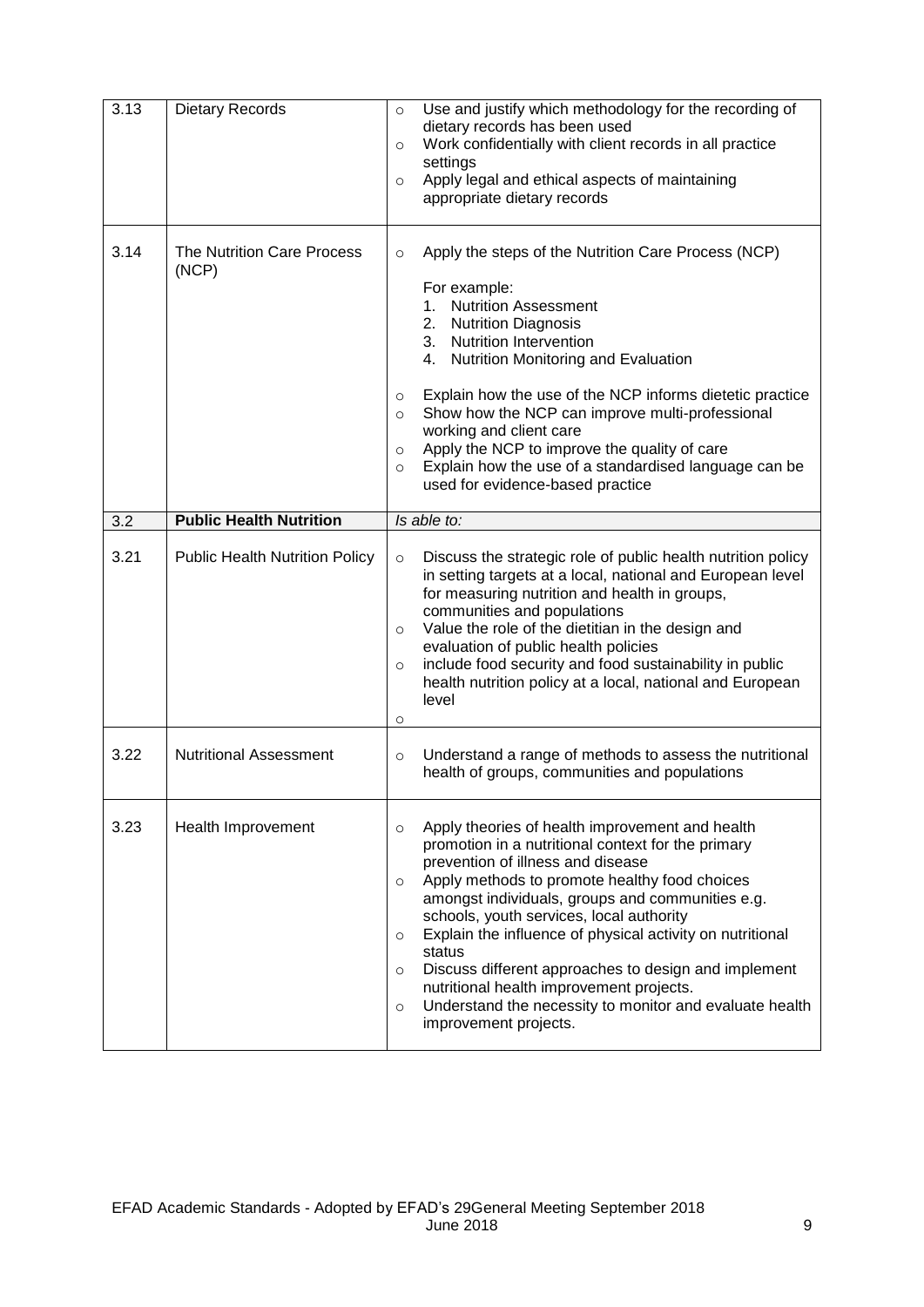## **3.2.4 Domain 4 Evidence base in dietetics**

|     | <b>Topic</b>                            | <b>Learning outcome</b>                                                                                                                                                                                                                                                                                                                                                                                                                                                                                                                             |
|-----|-----------------------------------------|-----------------------------------------------------------------------------------------------------------------------------------------------------------------------------------------------------------------------------------------------------------------------------------------------------------------------------------------------------------------------------------------------------------------------------------------------------------------------------------------------------------------------------------------------------|
| 4.1 | Epidemiology                            | Is able to:                                                                                                                                                                                                                                                                                                                                                                                                                                                                                                                                         |
|     |                                         | Apply the theoretical basis of nutritional epidemiology for<br>$\Omega$<br>the determination and evaluation of nutritional risk<br>factors for ill health<br>Interpret nutritional survey data to develop strategies for<br>$\circ$<br>health improvement                                                                                                                                                                                                                                                                                           |
| 4.2 | <b>Evidence Based Practice</b><br>(EBP) | Is able to:                                                                                                                                                                                                                                                                                                                                                                                                                                                                                                                                         |
|     |                                         | appreciate the evidence hierarchy in EBP<br>$\circ$<br>Use techniques of critical appraisal to evaluate the<br>$\Omega$<br>scientific literature relevant to dietetics<br>Apply the client-practitioner-evidence triage in EBP<br>$\circ$<br>Discuss the limitations and benefits of clinical guidelines,<br>$\circ$<br>frameworks and pathways<br>Value 'Reflection' on practice to inform decision making<br>$\circ$<br>and the EBP triage                                                                                                        |
| 4.3 | <b>Research</b>                         | Is able to:                                                                                                                                                                                                                                                                                                                                                                                                                                                                                                                                         |
|     |                                         | Understand the principles of scientific enquiry, including<br>$\circ$<br>quantitative and qualitative research methodology<br>use of descriptive and inferential statistics for the<br>$\circ$<br>analysis of data<br>Explain the necessity for dietitians to be involved in<br>$\Omega$<br>audit, research and evaluation of practice through the<br>recording of outcome measures, to promote change<br>Recognize risk assessment, safety issues and<br>$\circ$<br>sustainability in research<br>Apply ethical principles in research<br>$\Omega$ |

# **3.2.5 Domain 5 Autonomy, accountability & quality of dietetic practice**

|     | Topic                    | Learning outcome                                                                                                                                                                                                                                         |
|-----|--------------------------|----------------------------------------------------------------------------------------------------------------------------------------------------------------------------------------------------------------------------------------------------------|
| 5.1 | Self-management          | Able to                                                                                                                                                                                                                                                  |
|     |                          | Work independently as an autonomous practitioner, with<br>$\Omega$<br>appropriate line management/clinical supervision<br>Show self-awareness, reflective and accountable<br>$\Omega$<br>behaviour which improves practice and performance.              |
| 5.2 | <b>Management skills</b> | Is able to:                                                                                                                                                                                                                                              |
|     |                          | Understand the principles of management and<br>$\circ$<br>leadership and the distinction between them<br>Apply the principles of management and business skills<br>to support innovation e.g. entrepreneurial activities to<br>improve service delivery. |
| 5.3 | Leadership               | Is able to:                                                                                                                                                                                                                                              |
|     |                          | Identify factors that must be considered to lead, manage<br>$\Omega$<br>and work successfully with individuals, groups and<br>communities<br>Use leadership skills to promote a good working<br>$\circ$<br>environment                                   |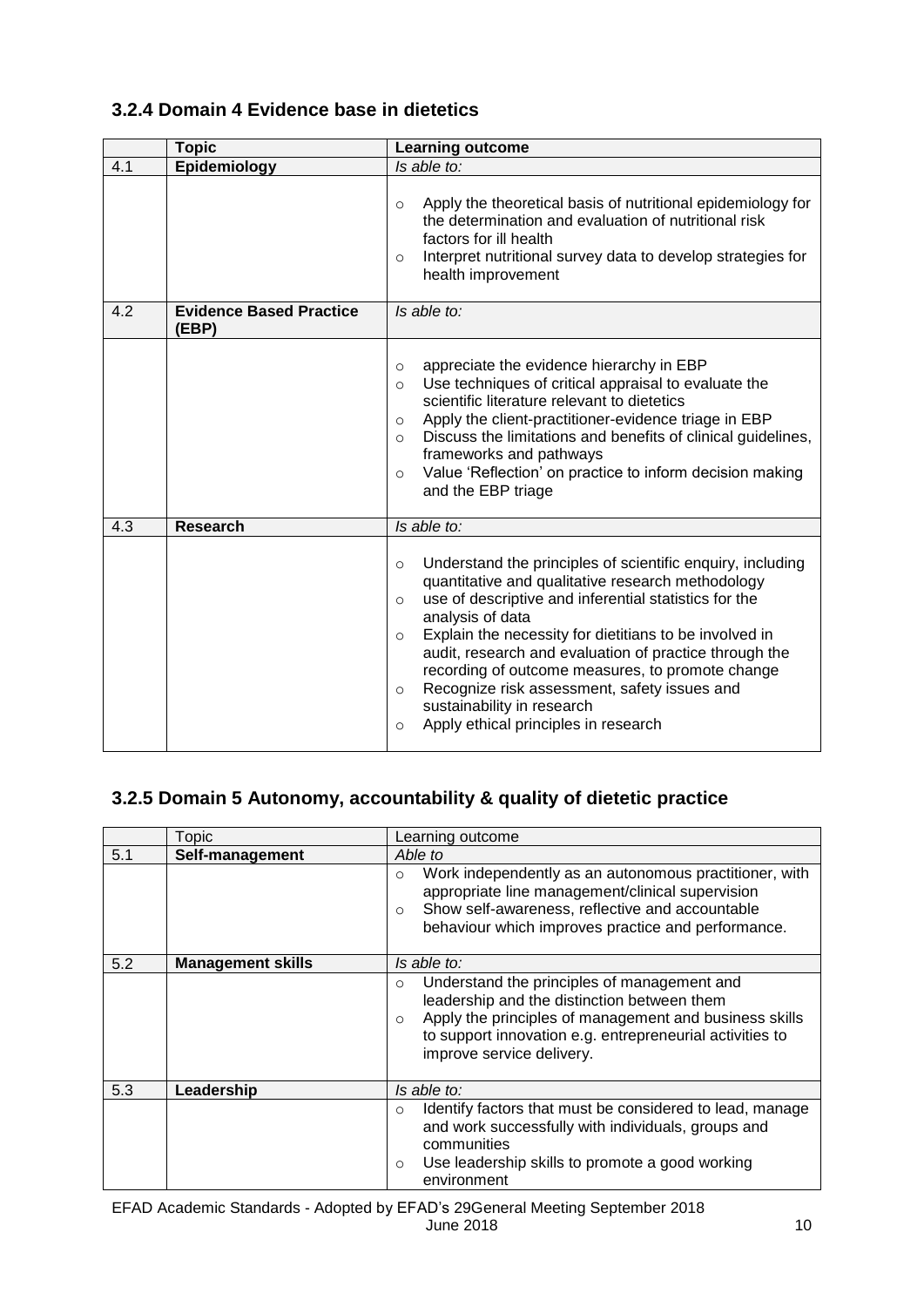|      | <b>Topic</b>                                      | Learning outcome                                                                                                                                                                                                                                                                                                                                                                                                                                                                                                                                                                                                                                                                                                                                                                                 |
|------|---------------------------------------------------|--------------------------------------------------------------------------------------------------------------------------------------------------------------------------------------------------------------------------------------------------------------------------------------------------------------------------------------------------------------------------------------------------------------------------------------------------------------------------------------------------------------------------------------------------------------------------------------------------------------------------------------------------------------------------------------------------------------------------------------------------------------------------------------------------|
| 6.1  | <b>Communication skills</b>                       | Is able to:                                                                                                                                                                                                                                                                                                                                                                                                                                                                                                                                                                                                                                                                                                                                                                                      |
| 6.11 | Professional relationships                        | Understand the way both verbal and non-verbal<br>$\circ$<br>communication skills influence the effectiveness of<br>communication<br>Explain the influence of a variety of social factors on 2-<br>$\circ$<br>way effectiveness of communication and how the level<br>of understanding, such as: culture, religion, ethnicity,<br>socioeconomic status and age can affect this.<br>Use appropriate verbal and non-verbal communication<br>$\circ$<br>skills when engaging with clients, groups and the<br>professional team<br>Adapt style of communication to meet the need of those<br>$\circ$<br>with communication difficulties, including hearing,<br>language, sight, reading and mental health difficulties.<br>Appreciate level of health/food literacy of<br>$\circ$<br>individual/group |
| 6.12 | Written communication                             | Prepare grammatically and factually correct client<br>$\circ$<br>records<br>Translate complex professional information into<br>$\circ$<br>everyday meaningful and relevant language to inform<br>individual, groups and communities<br>Develop relevant educational material<br>$\circ$                                                                                                                                                                                                                                                                                                                                                                                                                                                                                                          |
| 6.13 | <b>Presentation skills</b>                        | Prepare, deliver and evaluate (short) professional<br>$\circ$<br>presentations and to client groups                                                                                                                                                                                                                                                                                                                                                                                                                                                                                                                                                                                                                                                                                              |
| 6.14 | Digital skills                                    | Use appropriate computer software to support<br>$\circ$<br>professional practice, e.g. for presentations and training<br>Use digital tools for communicating, including social<br>$\circ$<br>media, on-line advice and e-health<br>Evaluate benefits and dangers to a health professional<br>$\circ$<br>of engaging with social media                                                                                                                                                                                                                                                                                                                                                                                                                                                            |
| 6.2  | <b>Relationships &amp;</b><br>partnership working | Is able to:                                                                                                                                                                                                                                                                                                                                                                                                                                                                                                                                                                                                                                                                                                                                                                                      |
|      |                                                   | Work effectively in partnership with clients, professionals<br>$\circ$<br>and others to build strong working relationships and<br>networks<br>Understand the impact of own actions on others<br>$\circ$<br>including clients and the wider professional team<br>Value effective engagement with the wider professional<br>$\circ$<br>team to plan, coordinate, supervise and monitor the<br>outcome of care for individuals or groups                                                                                                                                                                                                                                                                                                                                                            |

## **3.2.6 Domain 6 Communication, relationships and partnership skills in dietetics**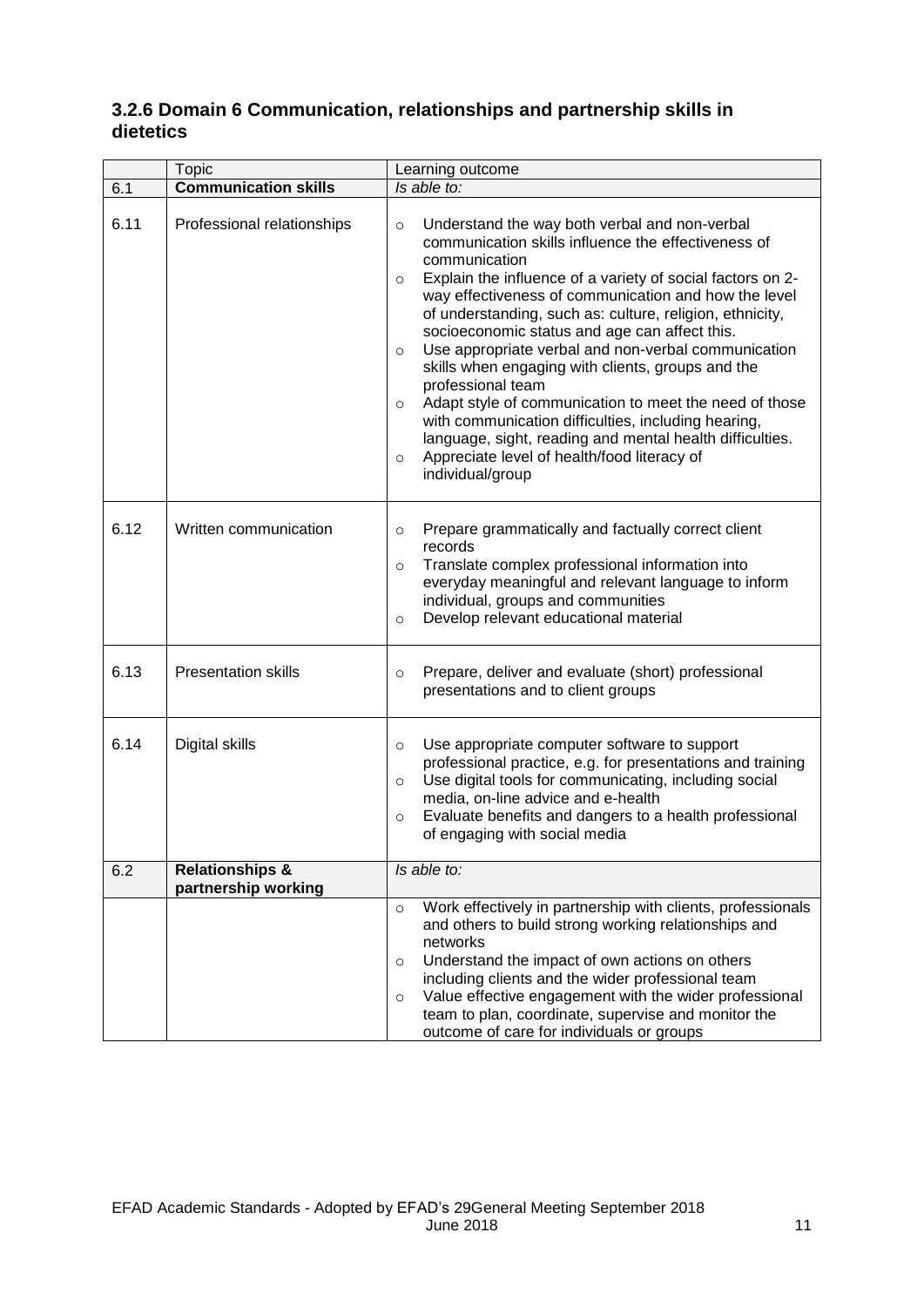### **3.3 Programme management**

### **3.3.1 Policies and Procedures**

Delivering a programme of education for dietitians is complex and requires careful construction, with relevant policies and procedures in place for the purpose of Quality Assurance.

EFAD has provided the Curriculum Guidance above (section 3.2) to set minimum standards for the knowledge base of dietetics and practice placement guidance below (section 4) for the essential practice element of the curriculum. Overall the following guidance is offered to support the delivery and successful outcome of the student engaged in studying to become a competent dietitian.

- o The programme lead will have an appropriate qualification and experience at degree level or above
- $\circ$  Education will be delivered jointly by an academic teaching team and placement providers with relevant qualifications and experience (please also refer to Section 4 Practice Placement Standards and Section 5 Pedagogic Standards).
- $\circ$  Educators will be supported to maintain up-to-date knowledge and skills to support teaching through access to study days, in-service training and attendance at life-long learning (LLL)/continuous professional development (CPD) events (refer to Section 5 Pedagogic Standards).
- $\circ$  Education will take place in suitable accommodation to meet the learning objectives of the programme, with adequate resources
- $\circ$  Educational resources will be up-to-date, safe, well-maintained and 'fit for purpose'
- $\circ$  Relevant equality and diversity policies must be in place to ensure that the programme is inclusive of all who wish to access the programme
- o Suitable policies and procedures are in place to:
	- Ensure student admission to the programme is based on appropriate and explicit selection and entry criteria
	- Check new staff and students for previous criminal convictions
	- Provide health and wellbeing support for staff and students
	- Provide learning and IT support for students
	- Respond to complaints raised by staff and students
	- Monitor and evaluate delivery of the curriculum and assessment processes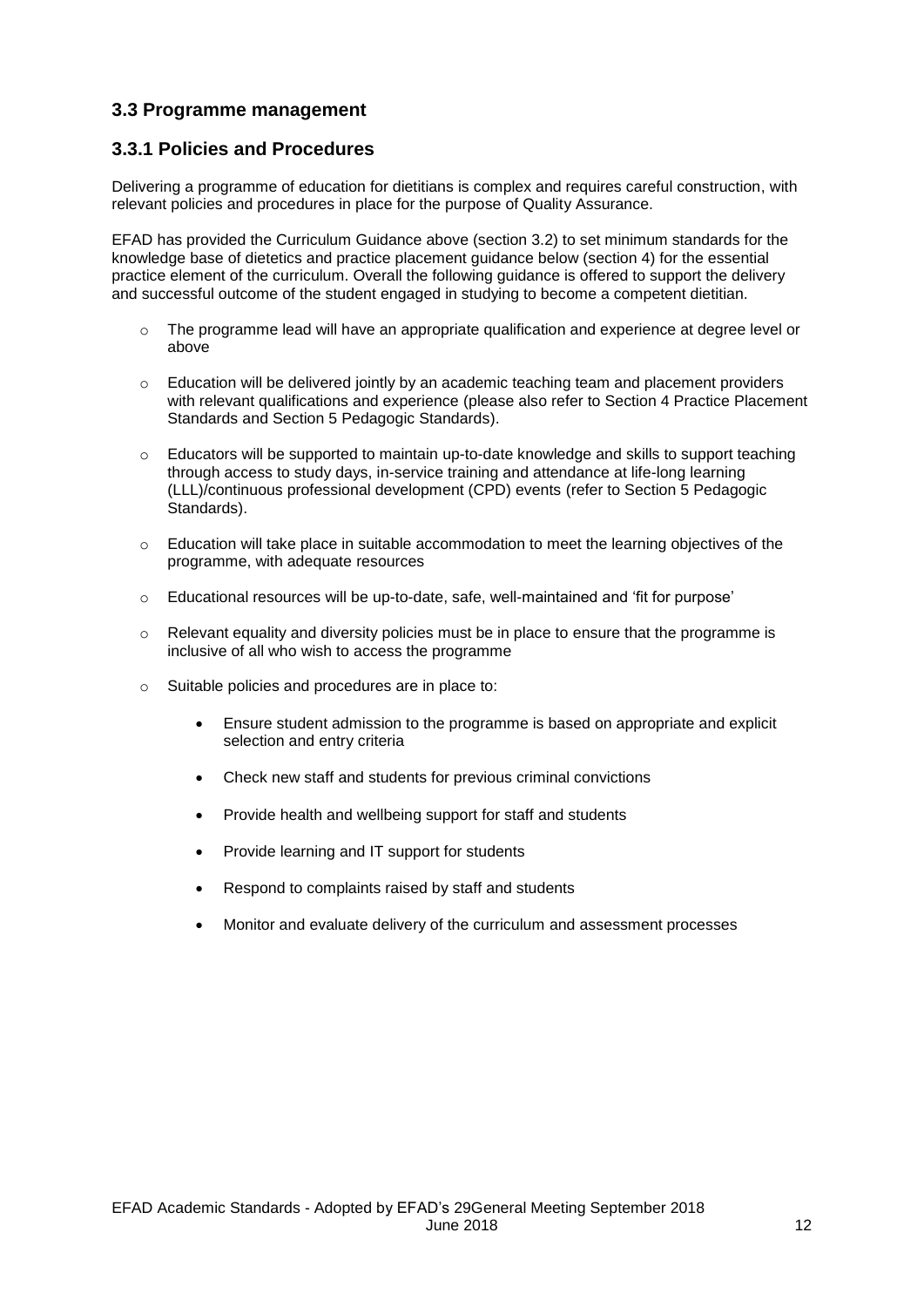## **3.3.2 Curriculum Delivery**

- o The curriculum of an HEI should be mapped against 'EFAD Competencies of the Graduate Dietitian' and 'EFAD Curriculum Guidance' as outlined in this document
- o Placement education should meet EFAD European Practice Placement Standards, as outlined in Section 4
- $\circ$  Delivery of the curriculum will be supported by the integration of theory and practice at all levels of the educational programme
- $\circ$  Delivery of the curriculum is based on a philosophy of 'evidence-based practice', with a focus on the critical appraisal of literature and research, to ensure the programme remains current and relevant
- $\circ$  Teaching and learning should be supported with a diverse variety of teaching methods to meet learning objectives
- o The programme has processes in place respond to student feedback to ensure it remains stimulating and appropriate to learner needs

### **3.3.3 Assessment**

- $\circ$  A variety of assessment methods are used across the programme to support assessment/understanding of theoretical knowledge, application of theoretical knowledge, and practical skills
- o Assessments are fair and appropriate to demonstrate that learning objectives are achieved
- $\circ$  Students are normally informed of the assessment method of a component of learning at the start of the period of study, to support preparation for assessment
- $\circ$  An appropriate pass mark of no less than 40% is in place for components of learning
- $\circ$  There will be an effective Quality Control process in place to ensure that assessment methods and standards are appropriate to the programme
- o Examination Board policies and procedures are explicit and monitored to assure quality of education is maintained.

#### **Reference**

EFAD (2008) International Code of Ethics and Code of Good Practice**.** Agreed by the International Confederation of Dietetic Associations (ICDA); Adopted by the European Federation of the Associations of Dietitians (EFAD) September 2008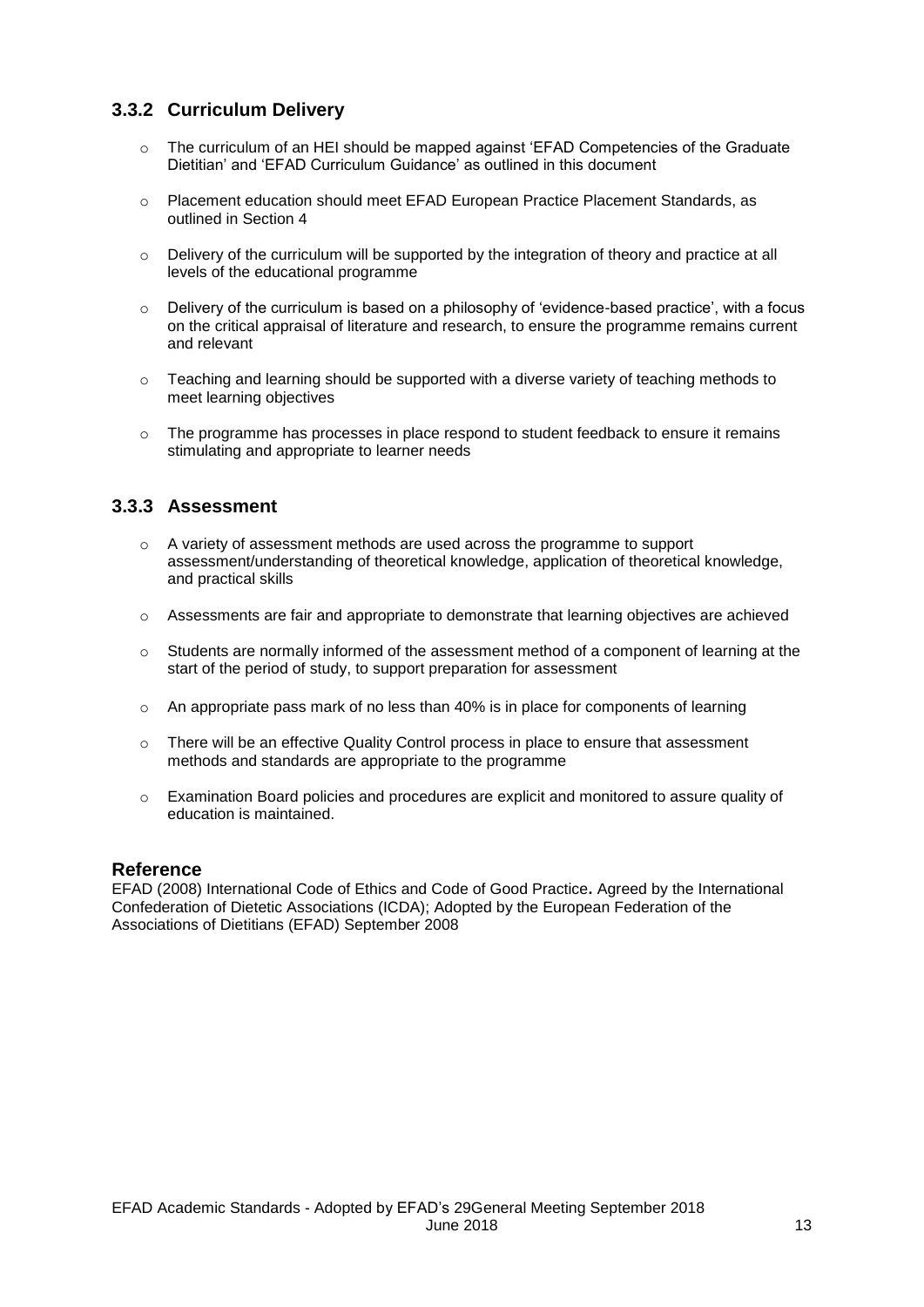# **APPENDIX 1**

### **A GUIDE TO USING THE ACADEMIC STANDARDS WITHIN A SPECIFIC DIETETIC PROGRAMME**

Following the development of the Academic Standards, which cover all areas of dietetic specialisation, this Guide was produced to support curriculum design and mapping for individual programmes. The tables below highlight aspects of the curriculum where differing levels of detail will be appropriate within specific degree programmes. The overlap between public health and clinical is broad and dietetic programmes commonly produce graduates with transferrable skills to work in either area. It is recognised that most specialisation happens at advanced practice level and the EFAD Advanced Competencies reflect this. However, the food service training pathway is substantially different. The Guide has colour coded the areas that differ in the depth of content required between the 3 specialities. Those (differing level) academic standard domains have been colour coded to reflect this. All the other areas from the domains apply (equally) to all dietetic programmes and hence the learning outcome section is blank within the Guide.

### *Red (food service focus)*

*Areas that are most relevant to food service dietitian training and covered in depth within curriculum.* 

*Less relevant to clinical dietetics, hence a broad general understanding may be more appropriate than coverage in depth within the curriculum programme.* 

*(We gratefully acknowledge degree programme information obtained via ESDN- Food Service to inform this mapping)*

#### *Highlighted yellow (clinical focus)*

*areas that are most relevant to clinical dietetic training and covered in depth within the curriculum.*  Less relevant to food service dietetics, hence a broad general understanding may be more *appropriate than coverage in depth within the curriculum programme.*

#### *Blue (public health focus)*

*Areas that are most relevant to public health dietetic training and covered in depth within curriculum. Less relevant to clinical and food service dietetics, hence a broad general understanding may be more appropriate than coverage in depth within the curriculum programme.*

### **3.2.1. Domain 1 Healthcare professionalism**

|      | <b>Topic</b>                 | <b>Learning outcome</b>                                                                                                                        |
|------|------------------------------|------------------------------------------------------------------------------------------------------------------------------------------------|
| 1.1  | Professionalism              | Is able to                                                                                                                                     |
| 1.11 | Professionalism in Dietetics | Describe the importance of maintaining standards of<br>confidentiality and demonstrate adherence to the<br>principle of client confidentiality |

### **3.2.2. Domain 2 Knowledge base of dietetics**

|      | <b>Topic</b>                                                               | <b>Learning outcomes</b>                                                                                      |
|------|----------------------------------------------------------------------------|---------------------------------------------------------------------------------------------------------------|
| 2.1  | <b>Nutrition</b>                                                           | Is able to                                                                                                    |
| 2.11 | <b>Nutritional Science</b><br>(integrated with biomedical<br>science: 2.2) | Assess body composition and show how common<br>anthropometrical techniques can be used to inform<br>practice. |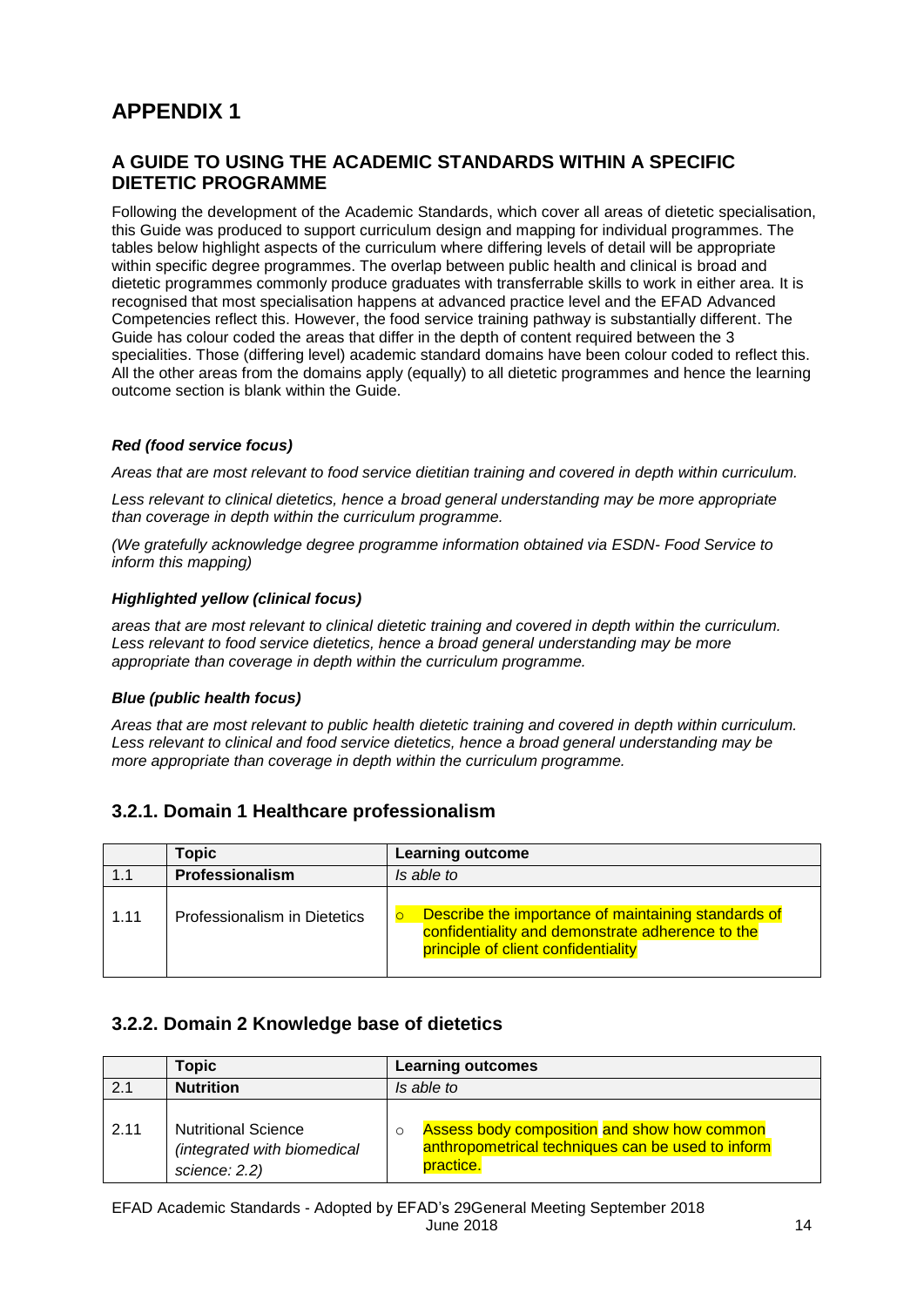| 2.12 | <b>Applied Nutrition</b>                            |                                                                                                                                                                                                                                                                                                                                                                                                                                                                                                                                                                                                                                                                 |
|------|-----------------------------------------------------|-----------------------------------------------------------------------------------------------------------------------------------------------------------------------------------------------------------------------------------------------------------------------------------------------------------------------------------------------------------------------------------------------------------------------------------------------------------------------------------------------------------------------------------------------------------------------------------------------------------------------------------------------------------------|
| 2.2  | <b>Food Science &amp; Food</b><br><b>Management</b> | Is able to:                                                                                                                                                                                                                                                                                                                                                                                                                                                                                                                                                                                                                                                     |
| 2.21 | Food Science                                        |                                                                                                                                                                                                                                                                                                                                                                                                                                                                                                                                                                                                                                                                 |
| 2.22 | Food Skills & Catering                              | Recognize allergens in food and can work with relevant<br>$\circ$<br>EU, National and International legislation for food<br>production and labelling                                                                                                                                                                                                                                                                                                                                                                                                                                                                                                            |
| 2.23 | Food Management                                     | Discuss influences on management resources and<br>$\circ$<br>financial control: purchasing, budgeting, legal<br>requirements, quality standards and local agreements.<br>Describe food provision in healthcare settings<br>$\circ$<br>Apply principles of menu planning: for different age<br>$\Omega$<br>groups; special needs; small scale; large scale; financial<br>aspects; use of sustainable food sources<br>Explain industrial food production: e.g. cook chill; cook<br>$\circ$<br>freeze.<br>Apply and implement quality control systems for food<br>$\circ$<br>safety<br>Discuss principles of risk assessment in the food<br>$\circ$<br>environment |
| 2.24 | Food Hygiene                                        | Apply procedures for prevention of food poisoning &<br>$\circ$<br>food toxins - for the safe handling and preparation of<br>food<br>Apply legislation in relation to food hygiene and handling<br>$\circ$<br>e.g. HACCP<br>Apply risk assessment procedures to assure personnel,<br>$\circ$<br>food and the food environment to meet hygiene<br>standards.                                                                                                                                                                                                                                                                                                      |
| 2.3  | <b>Biomedical science</b>                           | Is able to:                                                                                                                                                                                                                                                                                                                                                                                                                                                                                                                                                                                                                                                     |
| 2.31 | Physiology                                          | Use different methods for the measurement of energy<br>$\circ$<br>expenditure                                                                                                                                                                                                                                                                                                                                                                                                                                                                                                                                                                                   |
| 2.32 | Pathophysiology                                     | (all learning outcomes are relevant to all 3 specialisms)<br>$\circ$                                                                                                                                                                                                                                                                                                                                                                                                                                                                                                                                                                                            |
| 2.33 | Biochemistry                                        | Use and interpret biochemical measurements for the<br>$\overline{O}$<br>assessment of health<br>Explain the cellular and molecular basis of disease and<br>$\circ$<br>metabolic complications that occur in common clinical<br>conditions e.g. diabetes, hyperlipidaemia, cancer and<br>obesity                                                                                                                                                                                                                                                                                                                                                                 |
| 2.34 | Immunology                                          | Explain the underlying principles of both innate and<br>$\overline{O}$<br>adaptive immunity<br>Discuss the effect of food and nutrients on the<br>$\overline{\circ}$<br>immunological response                                                                                                                                                                                                                                                                                                                                                                                                                                                                  |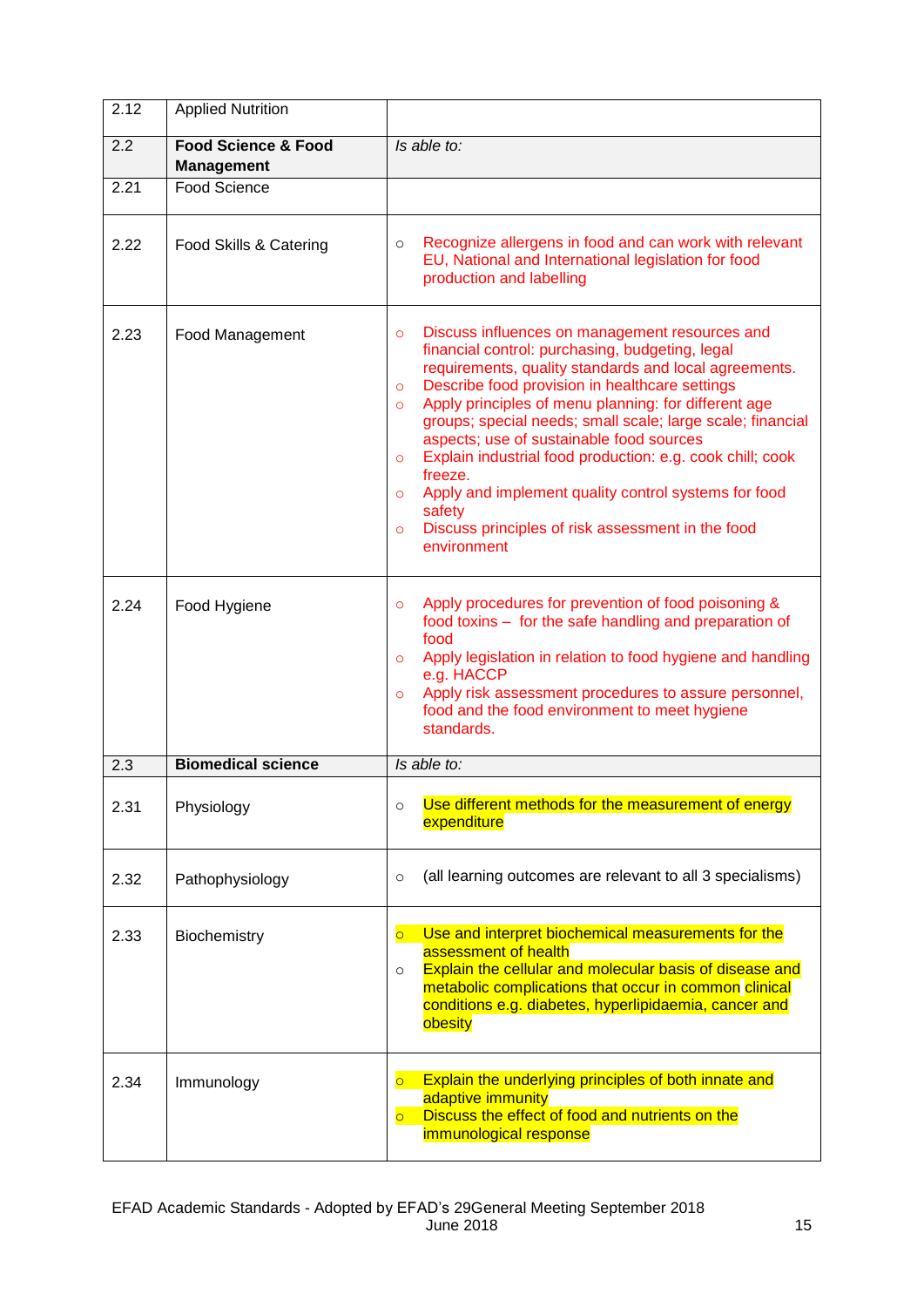| 2.35 | Genetics                     | Explain the principles of genetics and its role in the<br>$\overline{O}$<br>aetiology of ill-health<br>Discuss the impact of nutrients on gene<br>$\overline{\circ}$<br>expression/nutrigenomics<br>Discuss about the principles of personalised nutrition<br>$\overline{\bigcirc}$<br>Give insight in the use of the genetic profile of an<br>$\overline{\circ}$<br>individual, along with traditional assessment, to target<br>dietary advice more effectively                                                    |
|------|------------------------------|---------------------------------------------------------------------------------------------------------------------------------------------------------------------------------------------------------------------------------------------------------------------------------------------------------------------------------------------------------------------------------------------------------------------------------------------------------------------------------------------------------------------|
| 2.36 | Clinical medicine            | Use medical terminology and disease classification of<br>$\overline{\circ}$<br>conditions relevant to dietetic practice<br>Give a clinical presentation about symptoms of common<br>$\overline{\bigcirc}$<br>conditions managed with diet therapy support<br>Explain the difference between aetiology and risk factors<br>$\overline{\circ}$<br>for disease<br>Use methods of investigation to achieve a diagnosis<br>$\overline{\circ}$<br>Apply common pathways of treatment and management<br>$\overline{\circ}$ |
| 2.37 | <b>Clinical Pharmacology</b> | Explain functions, side effects and contraindication of<br>$\overline{O}$<br>drugs used in the treatment of conditions, where the<br>dietitian is a key member of the professional team<br>Use the classification of drugs<br>$\overline{\circ}$<br>Explain the use of nutrients as pharmacological agents<br>$\overline{O}$                                                                                                                                                                                        |
| 2.38 | Microbiology                 | Apply principles of infection control<br>$\circ$<br>Minimise the risk and spread of infection in dietetic<br>$\circ$<br>practice                                                                                                                                                                                                                                                                                                                                                                                    |
| 2.4  | <b>Social Science</b>        | Is able to:                                                                                                                                                                                                                                                                                                                                                                                                                                                                                                         |
| 2.41 | Sociology and social policy  | Demonstrate the use of sociology of health and illness<br>$\circ$<br>during decision making of dietetic approach<br>Reflect on, their own practice, as well as their<br>$\circ$<br>professional duties and responsibilities, in an<br>organisational, administrative and social perspective and<br>as part of the wider provision of health care                                                                                                                                                                    |
| 2.42 | Psychology                   | Apply models of health belief that explain health<br>$\circ$<br>behaviour<br>Explain the psychology of normal and abnormal eating<br>$\circ$<br>behaviour; hunger, satiety and food choice; in the<br>context of clinically defined conditions.                                                                                                                                                                                                                                                                     |

# **3.2.3 Domain 3 Dietetic process and reasoning skills**

|      | Topic                                          | <b>Learning outcome</b>                                                                                                                                       |
|------|------------------------------------------------|---------------------------------------------------------------------------------------------------------------------------------------------------------------|
| 3.1  | <b>Dietetic Therapy</b>                        | Is able to                                                                                                                                                    |
| 3.11 | Dietary assessment<br>methodology & monitoring | Perform anthropometric assessment in the clinical<br>setting: e.g. height, weight, skinfolds, mid-arm<br>circumference, waist measurement; hand-grip strength |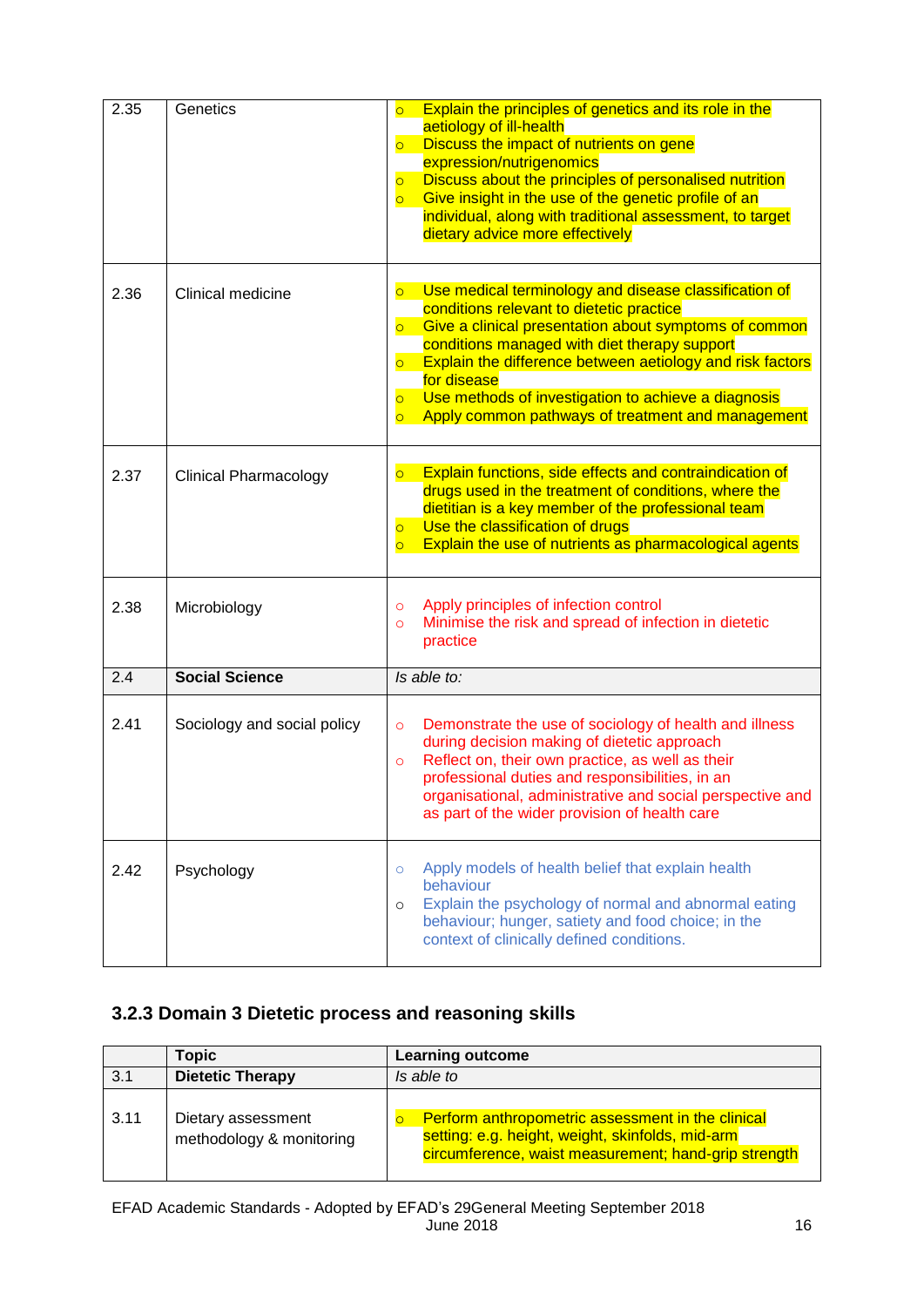| 3.12 | Dietary intervention                       | Monitor biochemical changes in common conditions<br>$\overline{\circ}$<br>requiring dietetic therapy and explain their relevance to<br>the dietetic process<br>Apply methods to monitor, record and evaluate client<br>$\circ$<br>outcomes<br>Manage complex cases: to prioritise intervention when<br>$\overline{\mathsf{C}}$                                                                                                                                                                                                                                                                                                                |
|------|--------------------------------------------|-----------------------------------------------------------------------------------------------------------------------------------------------------------------------------------------------------------------------------------------------------------------------------------------------------------------------------------------------------------------------------------------------------------------------------------------------------------------------------------------------------------------------------------------------------------------------------------------------------------------------------------------------|
|      |                                            | clients have multiple nutritional needs<br>Use dietary modification for diagnostic purposes<br>$\overline{O}$<br>Set goals for dietetic intervention<br>$\overline{O}$                                                                                                                                                                                                                                                                                                                                                                                                                                                                        |
| 3.13 | <b>Dietary Records</b>                     |                                                                                                                                                                                                                                                                                                                                                                                                                                                                                                                                                                                                                                               |
| 3.14 | <b>The Nutrition Care Process</b><br>(NCP) | Apply the steps of the Nutrition Care Process (NCP)<br>$\overline{\mathsf{C}}$<br>For example:<br><b>Nutrition Assessment</b><br>5.<br><b>Nutrition Diagnosis</b><br>6.<br><b>Nutrition Intervention</b><br>7.<br><b>Nutrition Monitoring and Evaluation</b><br>8.<br>Explain how the use of the NCP informs dietetic practice<br>$\overline{O}$<br>Show how the NCP can improve multi-professional<br>$\overline{\circ}$<br>working and client care<br>Apply the NCP to improve the quality of care<br>$\overline{\circ}$<br>Explain how the use of a standardised language can be<br>$\overline{\circ}$<br>used for evidence based practice |
| 3.2  | <b>Public Health Nutrition</b>             | Is able to:                                                                                                                                                                                                                                                                                                                                                                                                                                                                                                                                                                                                                                   |
| 3.21 |                                            |                                                                                                                                                                                                                                                                                                                                                                                                                                                                                                                                                                                                                                               |
|      | <b>Public Health Nutrition Policy</b>      | Discuss the strategic role of public health nutrition policy<br>$\circ$<br>in setting targets at a local, national and European level<br>for measuring nutrition and health in groups,<br>communities and populations. Value the role of the<br>dietitian in the design and evaluation of public health<br>policies<br>Follow and discuss elaboration of food security, food<br>$\circ$<br>sustainability and public health policy at a national and<br>European level                                                                                                                                                                        |
| 3.22 | <b>Nutritional Assessment</b>              | $\circ$                                                                                                                                                                                                                                                                                                                                                                                                                                                                                                                                                                                                                                       |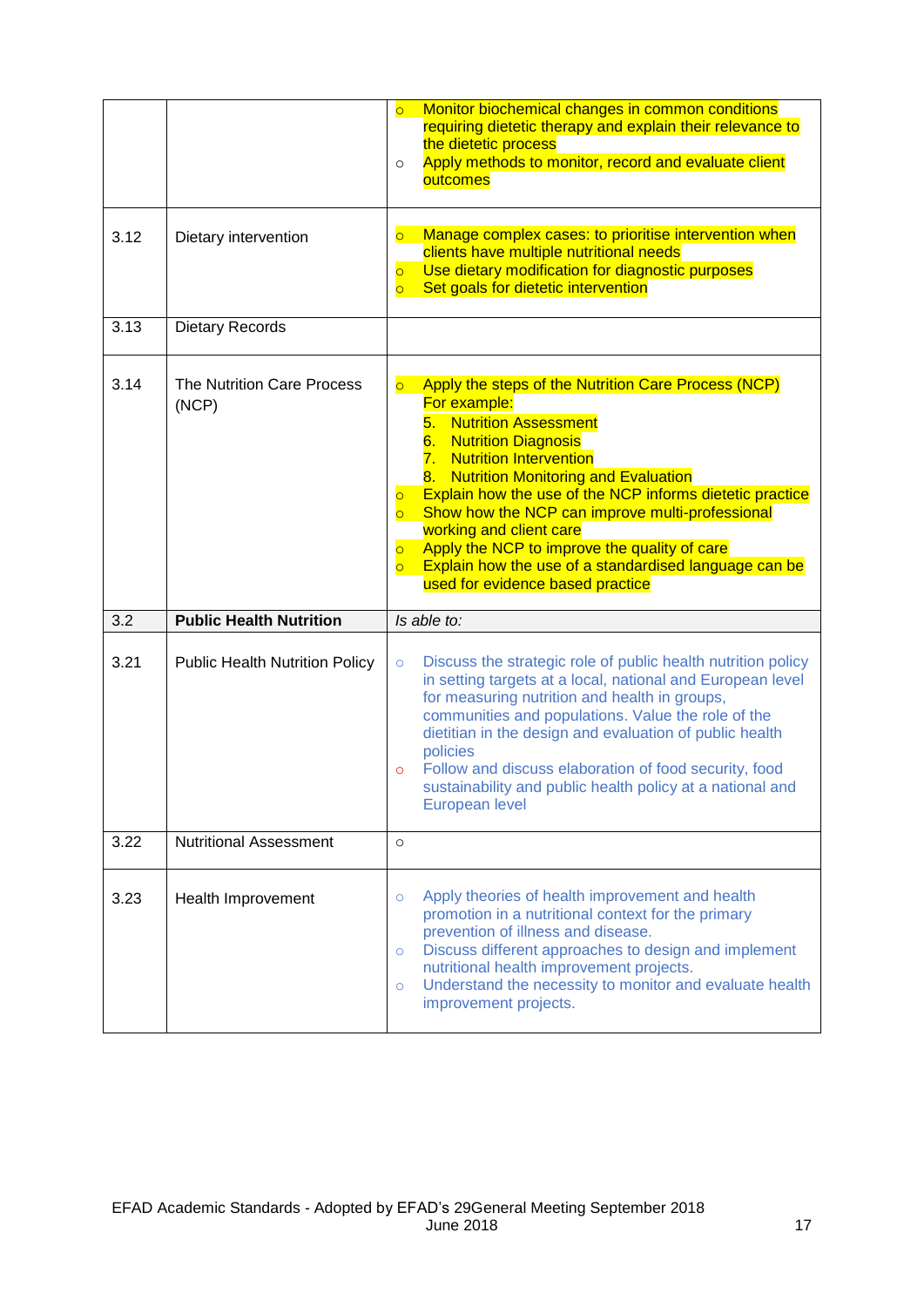## **3.2.4 Domain 4 Evidence base in dietetics**

|     | <b>Topic</b>                            | <b>Learning outcome</b>                                                                                                                                                                                                                       |
|-----|-----------------------------------------|-----------------------------------------------------------------------------------------------------------------------------------------------------------------------------------------------------------------------------------------------|
| 4.1 | Epidemiology                            | Is able to:                                                                                                                                                                                                                                   |
|     |                                         |                                                                                                                                                                                                                                               |
| 4.2 | <b>Evidence Based Practice</b><br>(EBP) | Is able to:                                                                                                                                                                                                                                   |
|     |                                         | Apply the client-practitioner-evidence triage in EBP<br>Discuss the limitations and benefits of clinical guidelines,<br>$\Omega$<br>frameworks and pathways<br>Value 'Reflection' on practice to inform decision making<br>and the EBP triage |
| 4.3 | <b>Research</b>                         | Is able to:                                                                                                                                                                                                                                   |
|     |                                         |                                                                                                                                                                                                                                               |

## **3.2.5 Domain 5 Autonomy, accountability & quality of dietetic practice**

|     | <b>Topic</b>             | <b>Learning outcome</b>                                                                                                                                                                                                               |
|-----|--------------------------|---------------------------------------------------------------------------------------------------------------------------------------------------------------------------------------------------------------------------------------|
| 5.1 | Self-management          | is able to                                                                                                                                                                                                                            |
|     |                          |                                                                                                                                                                                                                                       |
| 5.2 | <b>Management skills</b> | Is able to:                                                                                                                                                                                                                           |
|     |                          | Understand the principles of management and<br>$\Omega$<br>leadership and the distinction between them<br>Apply the principles of management and business skills<br>$\Omega$<br>to support innovation e.g. entrepreneurial activities |
| 5.3 | Leadership               | Is able to:                                                                                                                                                                                                                           |
|     |                          | Identify factors that must be considered to lead,<br>O<br>manage and work successfully with individuals, groups<br>and communities<br>Use leadership skills to promote a good working<br>$\circ$<br>environment                       |

## **3.2.6 Domain 6 Communication, relationships and partnership skills in dietetics**

|      | <b>Topic</b>                | <b>Learning outcome</b> |
|------|-----------------------------|-------------------------|
| 6.1  | <b>Communication skills</b> | Is able to:             |
| 6.11 | Professional relationships  |                         |
| 6.12 | Written communication       |                         |
| 6.13 | <b>Presentation skills</b>  |                         |
| 6.14 | Digital skills              |                         |
| 6.2  | <b>Relationships &amp;</b>  | Is able to:             |
|      | partnership working         |                         |
|      |                             |                         |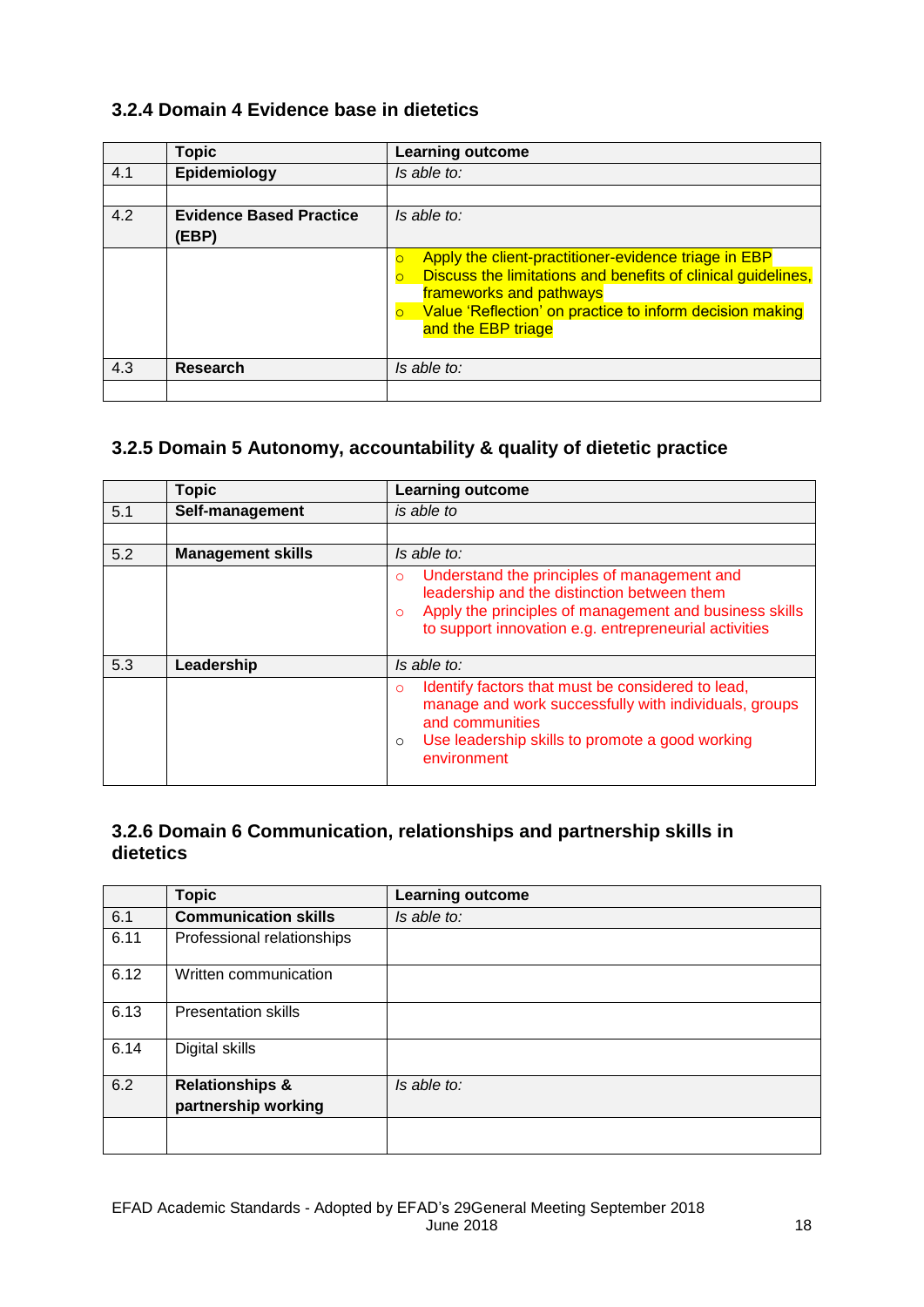## **References**

Board for Professional Teaching Standards. (1998). Washington, DC: Author. Available: http://www.nbpts.org; http://www.intime.uni.edu/model/teacher/pedagogysummary.html

DIETS2 (2013) LLL Toolkit pg 32: Guidelines for developing a teaching portfolio. Available: http://teaching.ucsc.edu/tips/docs/Teaching%20Portfolio%20guidelines.pdf Network for dietetics,

DIETS2. Available: http://www.thematicnetworkdietetics.eu

EFAD (2005) The European Academic and practitioner standards for Dietetics. Available at www.efad.org

EFAD (2009) European Dietetic competences and their performance indicators; attained at the point of qualification and entry to the profession of Dietetics. Available at www.efad.org

EFAD (2010) European Dietetic Practice Placement Standards. Available: http://www.efad.org /iextranet/1893/5/0/70.

EUE-net (2010) Guidelines for practice placements of students. Available: www.euenet. org/\_download/EUE-Net\_Guidelines.pdf

ISO/IEC (1996) Guide definition 3.2 Available: www.iso.org/iso/standardsandconsumer.pdf

Landers MG (2000) The theory-practice gap in nursing the role of the nurse teacher. J Adv Nur 32:1550-56

Royal College of Nursing (2006) Helping students get the best from their practice placements: A Royal College of Nursing toolkit. Publication code 001 815

Gazette I No. 70/2005, the following ordinance is adopted: Minimum requirements for guidance during in-service training. Article 6. Ordinance of the Federal Minister for Health and Women on Bachelor Courses providing Education for Higher Clinical-Technical Professions at Universities of Applied Sciences, Austria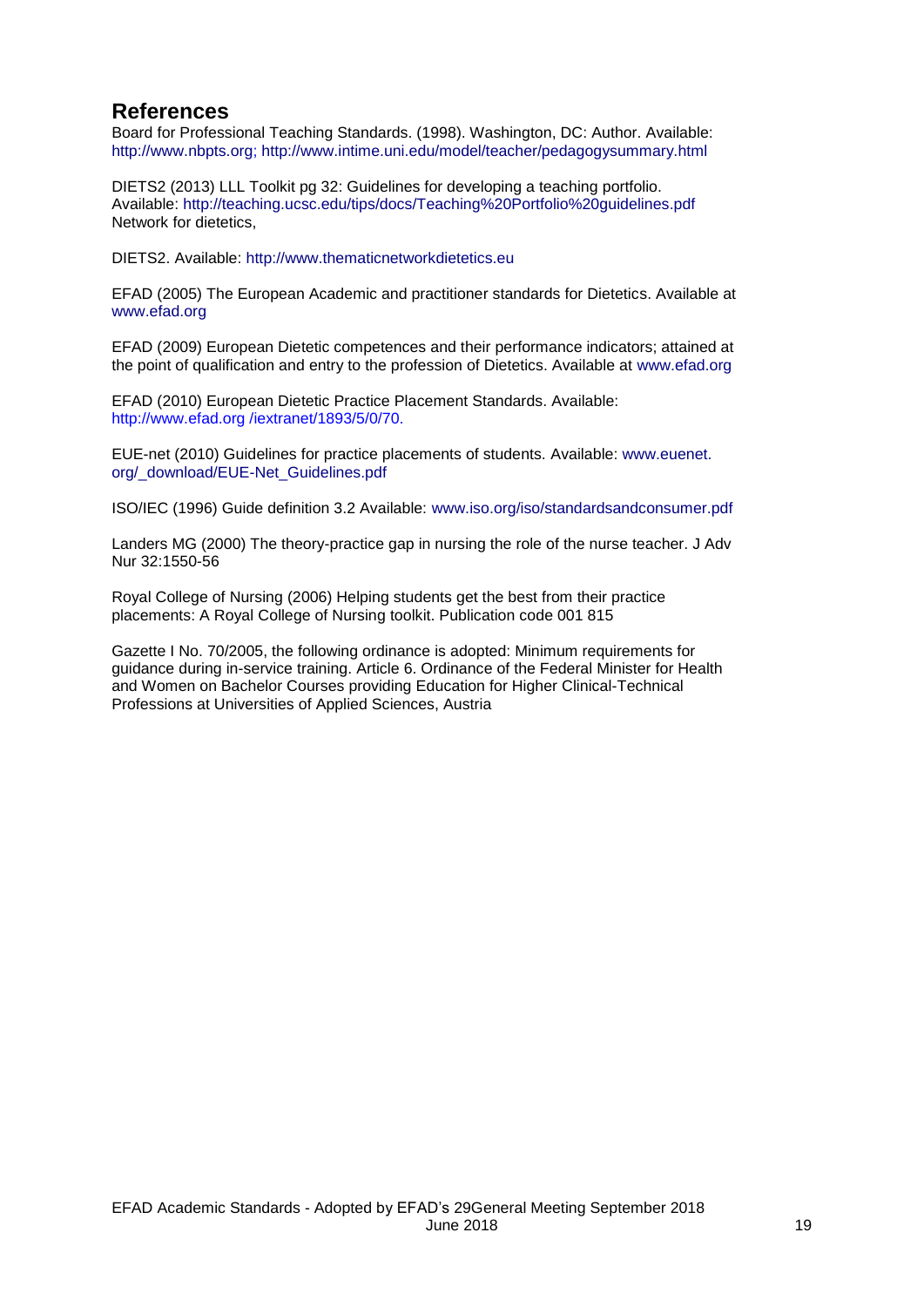# **Glossary**

#### **Administrative Dietitian or Food Service Dietitian**

A dietitian who has responsibility within food service management, by providing nutritionally adequate, safe, tasty, and sustainable quality food to individuals or groups to improve health and treat disease within financial and regulatory frameworks. Food service dietitians can work in institutional, community and educational settings and other work places including food industry.

#### **Assessment**

The collection of information relating to a client's condition, taking account of the full range of relevant contextual factors, that is needed to make a clinical diagnosis and management plan.

#### **Behavioural objective (or outcome)**

A behavioural objective (or outcome) has three parts:

a) a defined behavioural verb,

b) described conditions that permit the behaviour called for by the verb,

c) a description of the lower level of acceptable performance (criteria).

#### **Clinical Dietitian**

A dietitian who is responsible for planning, education, supervision and evaluation of a clinically devised eating plans to restore the client/client to functional nutritional health. Clinical dietitians can work in primary care as well as institutions.

#### **Clinical reasoning**

The critical and analytical thinking associated with the process of making clinical decisions.

#### **Codes of practice**

These may be established by the dietetic profession or incorporated into national rules and laws. They include ethical rules and principles that form an obligatory part of professional practice.

#### **Competence (-s)**

A competence defines WHAT a person is capable of doing well, effectively and following professional standards.

- $\circ$  Professional competence is "the habitual and judicious use of communication, knowledge, technical skills, clinical reasoning, emotions, values and reflection" and "the bringing together of different components to perform, do something successfully or manage complex situations".
- $\circ$  Competence can only be demonstrated by the students/learners showing that they have the competency to perform something.
- $\circ$  Competence is an outcome: it describes what someone can do. It does not describe the learning process which the individual has undergone.
- $\circ$  Competence represents a dynamic combination of knowledge, understanding, skills and abilities
- o Practical work experience is essential to gain, maintain and improve competence
- $\circ$  In order to reliably measure someone's ability to do something, there must be clearly defined and widely accessible competence standards through which performance is measured and accredited
- $\circ$  Competence is a measure of what someone can do at a particular point in time.

#### **Competency (-ies)**

Competency is a skill whereas competence is the attribute of a person's practice in context. The focus is concentrated on the learners and their actions rather than upon predetermined products, or it can mean active participation through learning. Learning programmes (in Higher Education or elsewhere) are therefore competency based programmes.

#### **Continuing Professional Development (CPD)**

The process by which professionals are able to update, maintain and enhance their knowledge, skills and expertise in order to ensure their continuing competence to practise. The process is systematic and ongoing.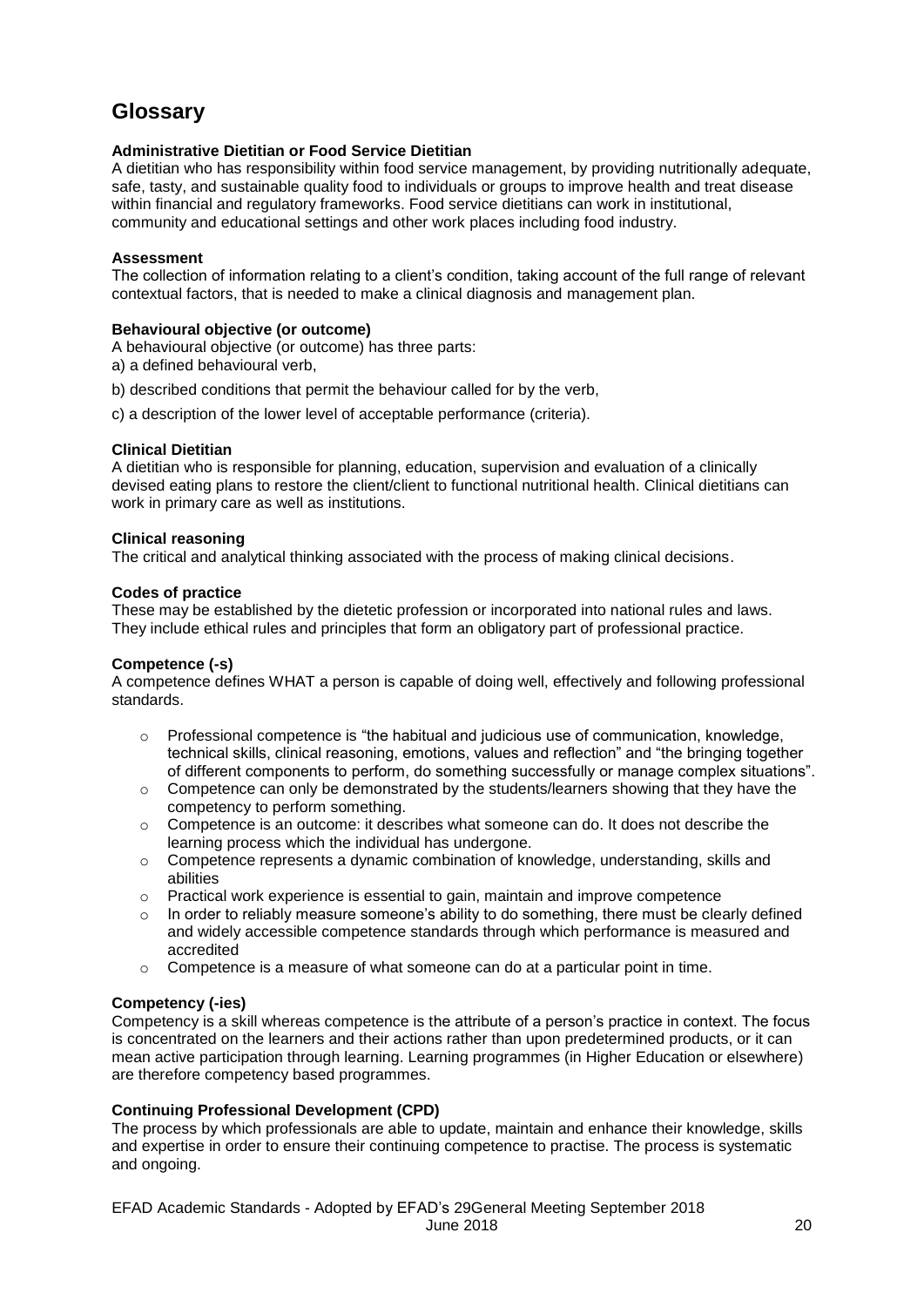#### **Critical reflection**

This involves exploring the reasons and approaches and the underlying concepts/assumptions that have been made in the period being reflected upon. The exploration is based upon an evaluation of the context and takes account of social, personal and historical influences upon the professional setting.

#### **Evaluation/Quality assessment**

Assess and review the quality of care in order to identify areas for improvement.

#### **Evidence-based practice**

A commitment to using the best available evidence to inform decision-making that involves integrating practitioners' individual professional judgement with evidence gained through systematic research.

#### **Fitness to practise**

A level of practice which demonstrates an appropriate level of knowledge and understanding, skills and competency, attitude and adherence to a code of conduct for the role currently being undertaken and a commitment to maintain that level.

#### **Food Service Dietitian or Administrative Dietitian**

A dietitian who has responsibility within food service management, by providing nutritionally adequate, safe, tasty, and sustainable quality food to individuals or groups to improve health and treat disease within financial and regulatory frameworks. Food service dietitians can work in institutional, community and educational settings and other work places including food industry.

#### **Higher Education Institute (HEI)**

A recognised institution that is set-up to provide education at first cycle (bachelor) degree level, as well as other levels of education.

#### **Independent practitioner**

A person acting in their own right

#### **Inter-professional**

Two or more professionals from different disciplines working together in an integrated way, resulting in new ways of working.

#### **Learning outcomes**

Learning outcomes are statements of what a learner is expected to know, understand and/or be able to demonstrate after completion of learning. They can refer to a single course unit or module or else to a period of studies, for example, a first or a second cycle programme. Learning outcomes specify the requirements for award of credit. Learning outcomes are devised by academic staff and practice teachers.

#### **Lifelong Learning (LLL)**

The process of constant learning and development, incorporating continuous professional development (CPD) in which all individuals need to engage in a time of rapid change.

#### **Multidisciplinary**

One or more disciplines working collaboratively.

#### **National Dietetic Association (NDA)**

An association for dietitians in a country.

#### **Nutrigenomics**

The study of how different foods can interact with particular genes to increase the risk of disease.

#### **Non-discriminatory practice**

Professional practice within which individuals, teams and organisations actively seek to ensure that no-one (including clients, carers, colleagues or students) is either directly or indirectly treated less favourably that others are, or would be, treated in the same or similar circumstances, on the grounds of age, colour, creed, criminal convictions, culture, disability, ethnic or national origin, gender, marital